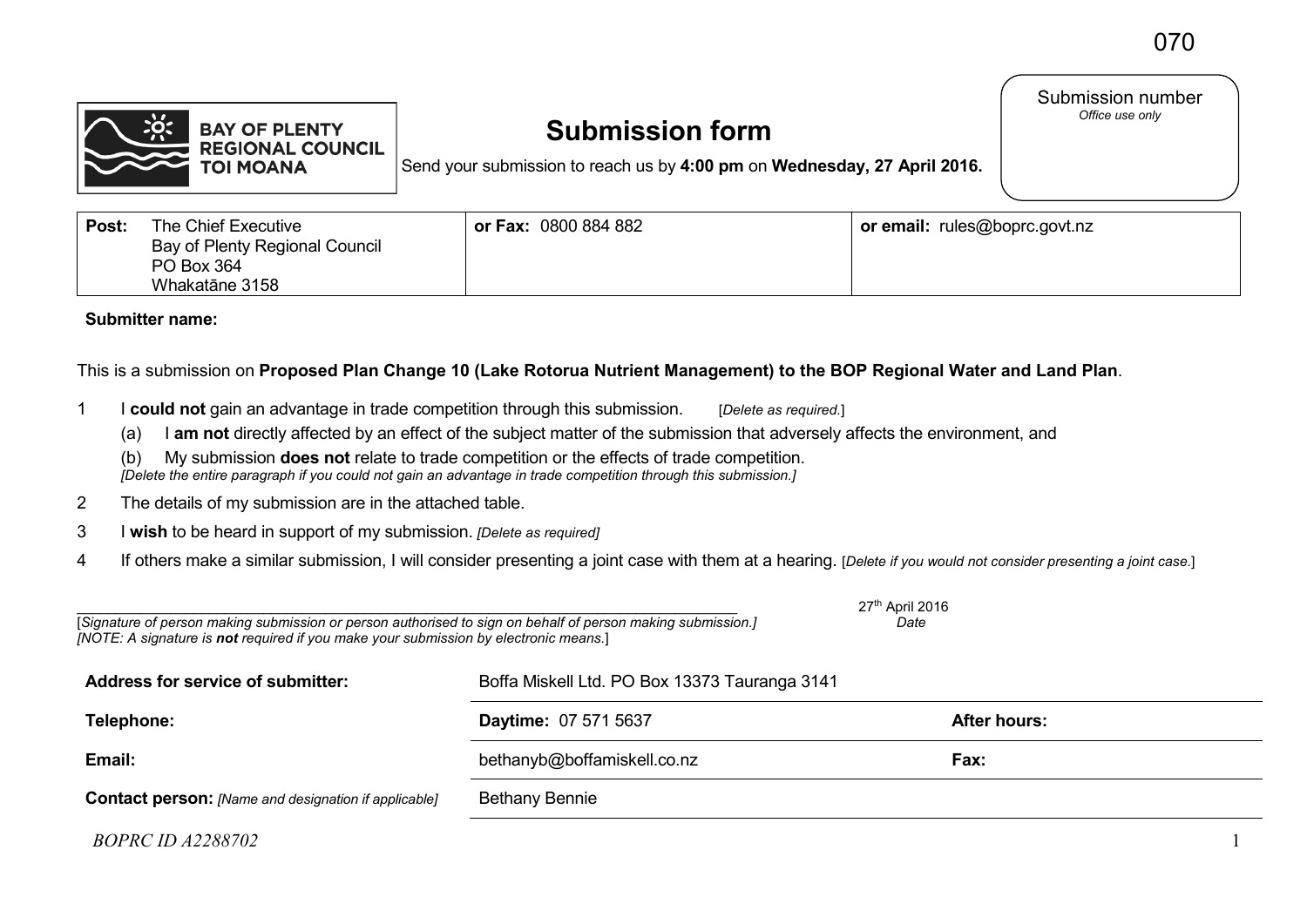

# **Introduction**

The Fertiliser Association of New Zealand ("FANZ") is a trade organisation representing its two member companies – Ballance Agri-Nutrients Ltd and Ravensdown Limited. Both these companies are farmer co-operatives with some 45,000 farmer shareholders. Between them these companies supply over 98% of all fertiliser used in New Zealand.

The Fertiliser Association, along with AgResearch and Ministry for Primary Industries is a one third owner of OVERSEER Nutrient Budgets Model. The Fertiliser Association also promotes industry good practices and published the Code of Practice for Nutrient Management as well as supporting and administering the Nutrient Management Adviser Certification Programme.

The industry supports systems that provide flexibility for land users to engage appropriate tools and practices, which manage farm system losses, while retaining the flexibility to responsibly apply appropriate levels of the farm system inputs that are required to meet commercially viable production. FANZ seeks national consistency wherever possible and seeks that regional council regulation and planning provisions relating to nutrient management are both necessary and appropriate to achieve the agreed outcomes.

# **Submission overview**

This submission provides specific comments from FANZ on Proposed Plan Change 10 (Lake Rotorua Nutrient Management) to the Bay of Plenty Regional Water and Land Plan (Proposed Plan Change). While FANZ support aspects of the proposed plan change, they are generally opposed to Bay of Plenty Regional Council's (Council's) approach to nutrient management in the Proposed Plan Change.

# **General submission points**

The following are general submission points that do not relate to any specific policy, rule, or method:

## **Section 32 Report**:

FANZ notes that the Section 32 report does not provide an examination of the proposal in terms of its appropriateness in achieving the purpose of the RMA, and the policies and methods have not been

070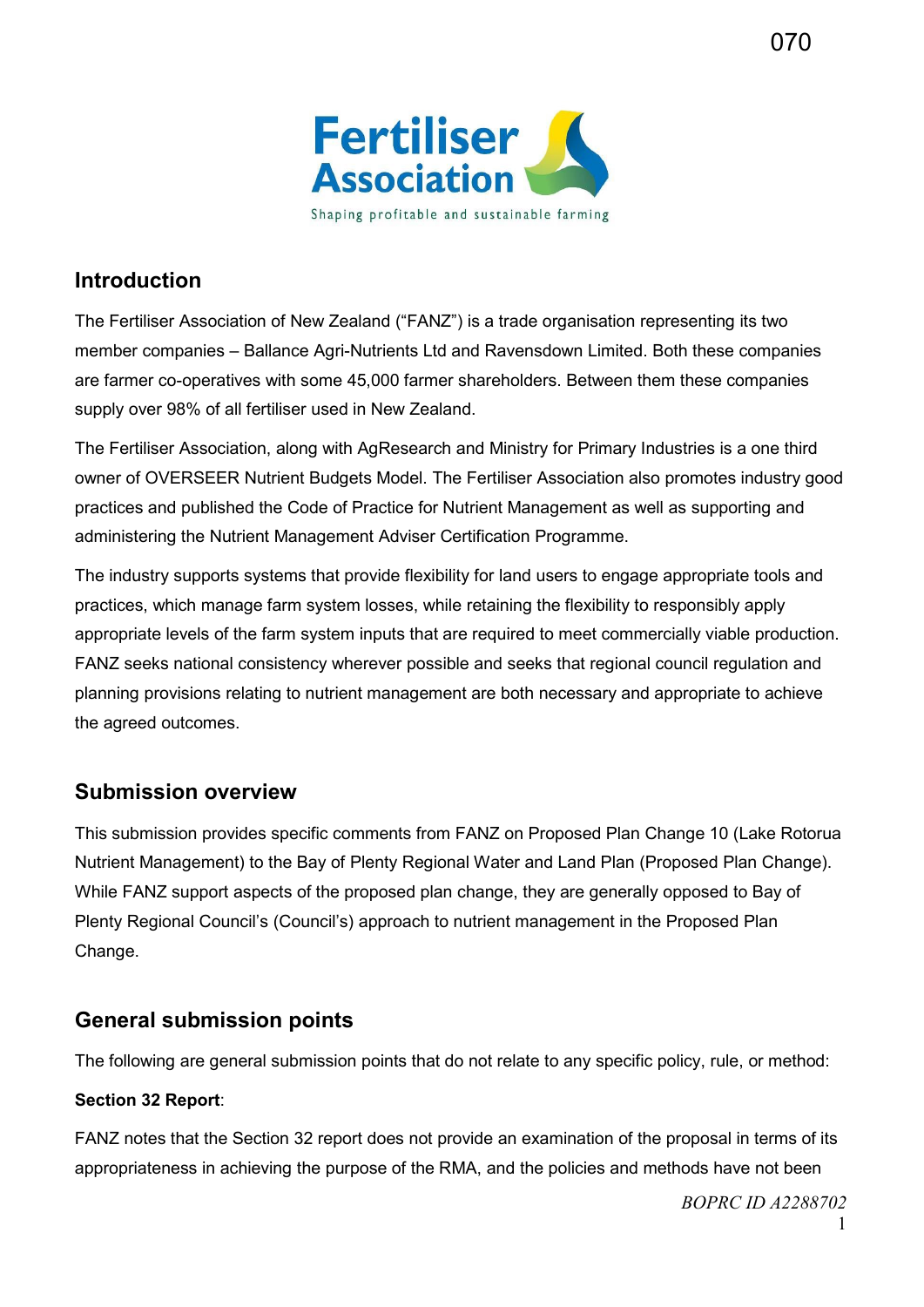examined for their efficiency, effectiveness, and risk. This has made it difficult to understand Council's reasoning behind the wording of the policies, methods, and rules.

The potential and subsequent consequences of a large number of farms not being able to comply from the outset, with the proposed permitted activity or controlled activity conditions has not been considered.

### **Input Controls**:

FANZ oppose the use of 'input controls' in the rule framework.

The policies do not promote an input control approach yet the rules do. An input control approach does not enable innovation and flexibility in farming options. Further discussion on this in terms of the relevant policies and rules is provided below.

#### **Overseer Versions**:

The Proposed Plan Change references specific OVERSEER versions, in particular 6.2.0. This version has already been replaced with version 6.2.1. To avoid the need for plan changes every time an OVERSEER version is superseded, FANZ suggests that a generic reference to OVERSEER is used throughout the Proposed Plan Change. Any figures/data subject to change by version upgrades should be included in a reference document that sits outside of the Proposed Plan Change.

#### **New Science**:

Provision is required within the Proposed Plan Change to provide for new science to inform adaptive management. Locking in nitrogen loss values and nitrogen load values for the Lake within the plan change does not allow for updated science which informs the adaptive management approach.

## **Nitrogen Management Plans**:

FANZ suggest replacing the term 'Nitrogen Management Plans' with 'Nutrient Management Plans', and 'Nitrogen Budgets' with 'Nutrient Budgets'. Currently the Proposed Plan Change is inconsistent in its use of the terms and 'nutrient' would encompass the management of phosphorus, which is a matter addressed in Policy LR P2 and the Nitrogen Management Plan in Schedule LR Six.

## **Policy Wording**

FANZ seeks consistency in the use of terms is sought. For example, using 'Low intensity land use activity' instead of 'low intensity farming activity' or 'no intensive land use', or 'low nitrogen loss'. In addition, it is suggested that writing policies as rules should be avoided, for example, as occurs with LR P9. This is discussed in more detail below.

## **Restricted Discretionary and Discretionary Activities**

The controlled activity rules require nitrogen management pathways to show from the outset how the Managed Reduction targets and 2032 Nitrogen Discharge Allowance will be met, however the mitigations required to achieve these targets will require an adaptive management approach. It

*BOPRC ID A2288702*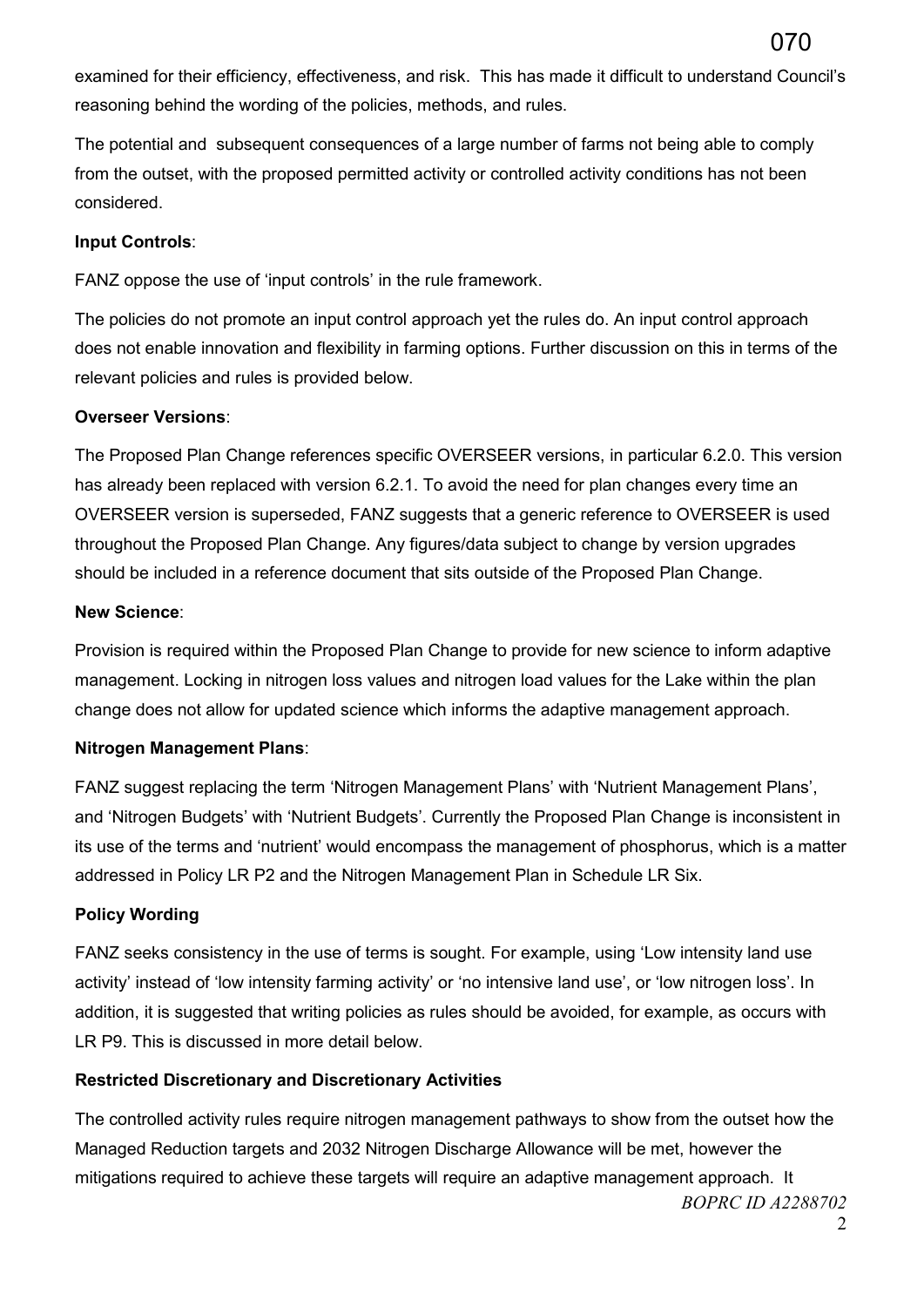should be recognised that economically viable mitigations to achieve 2032 Nitrogen Discharge Allowance are unlikely to be available from the outset. It is not clear under the current wording of the Proposed Plan Change how Council will be able to provide any flexibility for any viable farming activity through step wise adaptive management, if the pathway to achieve the 2032 NDA from the outset is required as a condition of controlled resource consent.

FANZ is concerned that under the current science estimates, to achieve the Lake TLI, the property Nitrogen Discharge Allowance (NDA) must be met (as that properties proportion of the total load.) Providing a pathway to meet this NDA is one of the conditions for controlled consent. If a farm cannot meet the controlled activity conditions, the discharge of nutrients becomes a non-complying activity. How does a farm demonstrate only 'minor' adverse effects in terms of nutrient loss levels i.e. how do activities pass one of the 'gateway tests' for non-complying activities. This is compounded by the wording of the policies as discussed below, which appears to remove the ability to 'not be contrary to' the policies.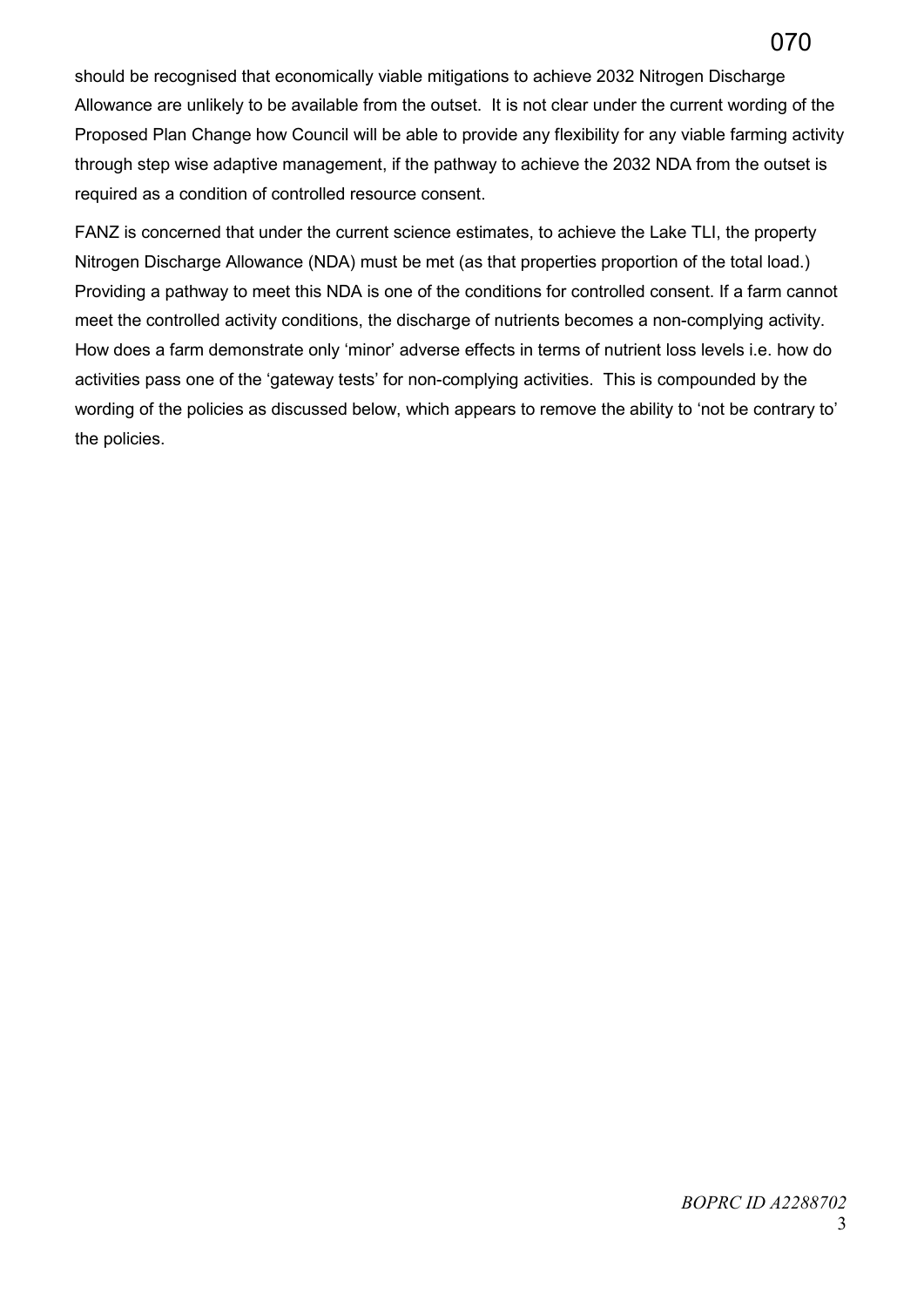# **SUBMISSION POINTS:**

| Page no.                         | <b>Reference</b>                                      | Support/oppose                   | <b>Decision sought</b>                                                                                                                                                                                                                                                                                                                                                                                                                                                                                                             | <b>Give reasons</b>                                                                                                                                                                                                                                                                                                                                                                                                                                                                                                                             |
|----------------------------------|-------------------------------------------------------|----------------------------------|------------------------------------------------------------------------------------------------------------------------------------------------------------------------------------------------------------------------------------------------------------------------------------------------------------------------------------------------------------------------------------------------------------------------------------------------------------------------------------------------------------------------------------|-------------------------------------------------------------------------------------------------------------------------------------------------------------------------------------------------------------------------------------------------------------------------------------------------------------------------------------------------------------------------------------------------------------------------------------------------------------------------------------------------------------------------------------------------|
|                                  | (e.g. Policy, rule,<br>method or objective<br>number) |                                  | Say what changes to the plan you would like                                                                                                                                                                                                                                                                                                                                                                                                                                                                                        |                                                                                                                                                                                                                                                                                                                                                                                                                                                                                                                                                 |
| p <sub>5</sub>                   | LR <sub>P1</sub>                                      | Oppose in part                   | Amend Policy LR P1 as follows:<br>To FReduce the nitrogen losses from land to Lake<br>Rotorua to achieve the 2032 sustainable lake load as<br>required by the Regional Policy Statement and to<br>monitor this target through science and policy reviews.<br>while providing for an adaptive management approach.<br>Or similar.<br>Amend the implicit definition for 'adaptive management'<br>in the Introduction at paragraph 1, page 2 as follows;                                                                              | $LR P1 - LR 5:$<br>The current wording of the policies is unclear.<br>Adaptive management is cited as a core element of the<br>implementation of the plan change.<br>However certainty for land users is also required, which is<br>provided by consistent application of policies. It should be<br>clear that review does not mean regular policy change ( but<br>rather monitoring and responding to science and policy<br>outcomes) For clarity this requires an amendment to the<br>reference to 'adaptive management' in the introduction. |
|                                  |                                                       |                                  | "Adaptive management is a core element of the<br>implementation of nutrient management for the Lake<br>Rotorua groundwater catchment. This includes regular<br>reviews of the science and policy outcomes reviews<br>and responding to the outcomes of these reviews"                                                                                                                                                                                                                                                              | FANZ promotes the use of consistent terms nationwide. As<br>discussed in the General Submission Points section above,<br>the title of this proposed plan change is called Lake Rotorua<br>Nutrient Management and it seeks to manage phosphorus<br>and nitrogen. Use the of the term 'Nutrient Management<br>Plans' is consistent with this goal and should be used as                                                                                                                                                                          |
| p <sub>5</sub><br>p <sub>5</sub> | LRP2<br>LRP3                                          | Oppose in part<br>Oppose in part | Amend Policy LR P2 as follows:<br>Ŧθ<br><b>FManage</b> phosphorus loss through the<br>implementation of management practices that will be<br>detailed in Nitrogen Nutrient Management Plans<br>prepared for individual properties/farming enterprises.<br>Or similar.<br>Amend Policy LR P3 as follows:                                                                                                                                                                                                                            | opposed to Nitrogen Management Plans.<br>LR <sub>P2</sub><br>FANZ notes that no rules in the Proposed Plan Change<br>address the management of phosphorus. FANZ assumes<br>that the Council is convinced that phosphorus loss can be<br>appropriately managed by way of the Nitrogen Management<br>Plan and implementation of industry best practice<br>management.                                                                                                                                                                             |
|                                  |                                                       |                                  | To recognise the bBalance between certainty and the<br>use of best available science and good environmental<br>data in the management of nitrogen within the Lake<br>Rotorua groundwater catchment by using:<br>a) the 435 tonne sustainable annual nitrogen<br>load for Lake Rotorua from the operative<br>Regional Policy Statement Policy WL 3B(c)<br>as a starting point but with provision to update<br>with new science;<br>the 755 tonne load to Lake Rotorua estimated<br>b)<br>by the ROTAN model in 2011 as the starting | LR P3, LR P4 and LR P4 Tables:<br>Ironically the RPS and the proposed LR P3 lock in earlier<br>science assessments of the lake load, rather than provide for<br>new science reviews and updated assessments. Without<br>flexibility to update the science and management approach,<br>this policy could be argued to be the antithesis to 'adaptive<br>management'. These N load values should be recognised<br>as starting points but not locked in as there is a need to<br>provide for updated science. Consequential changes require        |
|                                  | <b>BOPRC ID A2288702</b>                              |                                  |                                                                                                                                                                                                                                                                                                                                                                                                                                                                                                                                    |                                                                                                                                                                                                                                                                                                                                                                                                                                                                                                                                                 |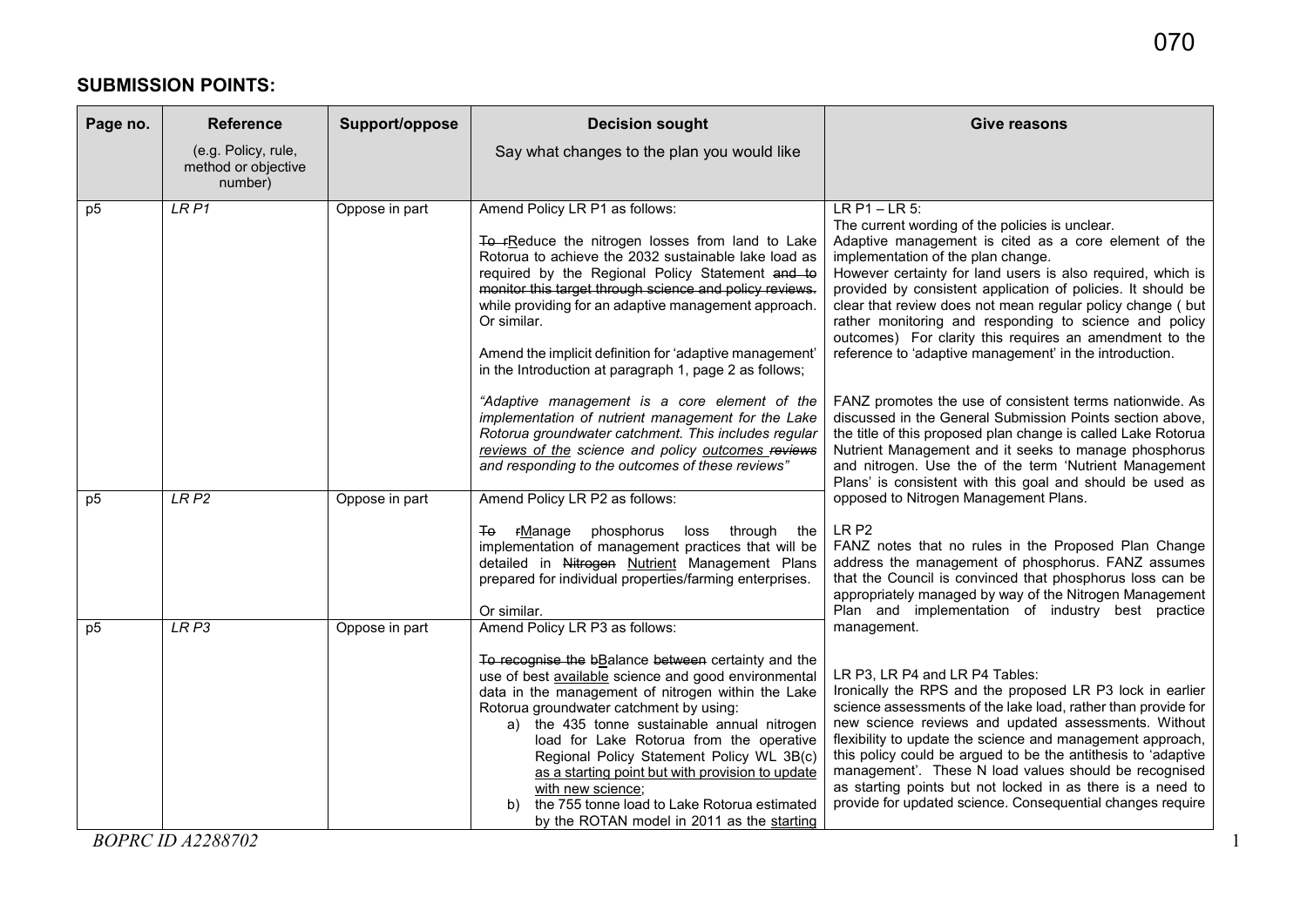|                |                  |                 | position from which nitrogen loss reductions<br>will be determined with provision for updated<br>science:                                                                                                                                                                                                                                                                                                                                                                    | this same context to apply to the Introduction and Tables<br>$LR1-LR4$                                                                                                                                                                                                                                                                                                                                                                                                                                                                        |
|----------------|------------------|-----------------|------------------------------------------------------------------------------------------------------------------------------------------------------------------------------------------------------------------------------------------------------------------------------------------------------------------------------------------------------------------------------------------------------------------------------------------------------------------------------|-----------------------------------------------------------------------------------------------------------------------------------------------------------------------------------------------------------------------------------------------------------------------------------------------------------------------------------------------------------------------------------------------------------------------------------------------------------------------------------------------------------------------------------------------|
|                |                  |                 | the most current version of OVERSEER®<br>C)<br>6.2.0 for nitrogen discharge allowance<br>allocation purposes; and<br>d) the pastoral sector reductions within the<br>Integrated Framework approach.<br>Or similar, and any consequential changes, e.g. context<br>for Tables LR 1, LR2 and LR 3 in the introduction.                                                                                                                                                         | Overseer® versions are updated regularly. Overseer Version<br>6.2.1 was released Dec 2015. There should be mechanisms<br>to amend figures/data without requiring a plan change.<br>Please refer to comments made under General Submission<br>Points above. Schedule LR Five and the application of<br>reference files provides for new versions of Overseer to be<br>applied.                                                                                                                                                                 |
|                |                  |                 | Include the following advice note relevant to Policy LR<br>$P1(c)$ :<br>Overseer® is updated from time to time and previous<br>versions are no longer accessible. Schedule XX<br>outlines the Bay of Plenty District Council's approach to                                                                                                                                                                                                                                   | <b>LR P4:</b><br>Reference to reviews of the RPS in the proposed Plan<br>Change adds a level of uncertainty for plan users if it requires<br>regular plan changes, as opposed to a review of outcomes,<br>the science, and implementation.                                                                                                                                                                                                                                                                                                    |
|                |                  |                 | managing Overseer® version upgrades.                                                                                                                                                                                                                                                                                                                                                                                                                                         | LR P5:                                                                                                                                                                                                                                                                                                                                                                                                                                                                                                                                        |
| p <sub>5</sub> | LRP4             | Oppose in part  | Amend LR P4 as follows:<br>Te i Implement adaptive management in the<br>management of nitrogen within the Lake Rotorua<br>groundwater catchment through:<br>Science reviews set out in Method LR M2<br>(i)<br>and subsequent consideration by Council<br>of recommendations<br>Regular reviews of the outcomes of<br>(ii)<br>Regional Policy Statement and Regional<br>Water and Land Plan policies, rules and<br>methods<br>under<br>the<br>Resource<br>Management Act 1991 | As noted above, to avoid locking in one version of<br>OVERSEER Table LR 4 should sit outside the Plan, as a<br>reference document.                                                                                                                                                                                                                                                                                                                                                                                                            |
| p <sub>6</sub> | LR <sub>P5</sub> | Oppose          | Table LR 4 should sit outside the Plan Change as a<br>reference document.                                                                                                                                                                                                                                                                                                                                                                                                    |                                                                                                                                                                                                                                                                                                                                                                                                                                                                                                                                               |
| P6             | LR <sub>P6</sub> | Support in part | Retain, but amend as follows;<br>To dDetermine individual Nutrient Discharge<br>Allowances that must be for the purpose of<br>achieveding by 2032 the sustainable lake nutrient<br>load, in accordance with Schedule LR One for all<br>properties/farming enterprises that are not provided<br>for as permitted activities by Rules LR R1 to LR R7.                                                                                                                          | Farm scale management of nutrient loss is required to<br>achieve the objectives of the plan, but flexibility is also<br>required for adaptive management principles to achieve the<br>outcomes. It is the outcome of meeting sustainable lake<br>loads which should be the focus. The current proposed N<br>loss values may or may not be the correct values as science<br>and experience is developed.<br>LR P6 should be rephrased to place emphasis on the<br>outcome being sought which is to achieve sustainable lake<br>nutrient loads. |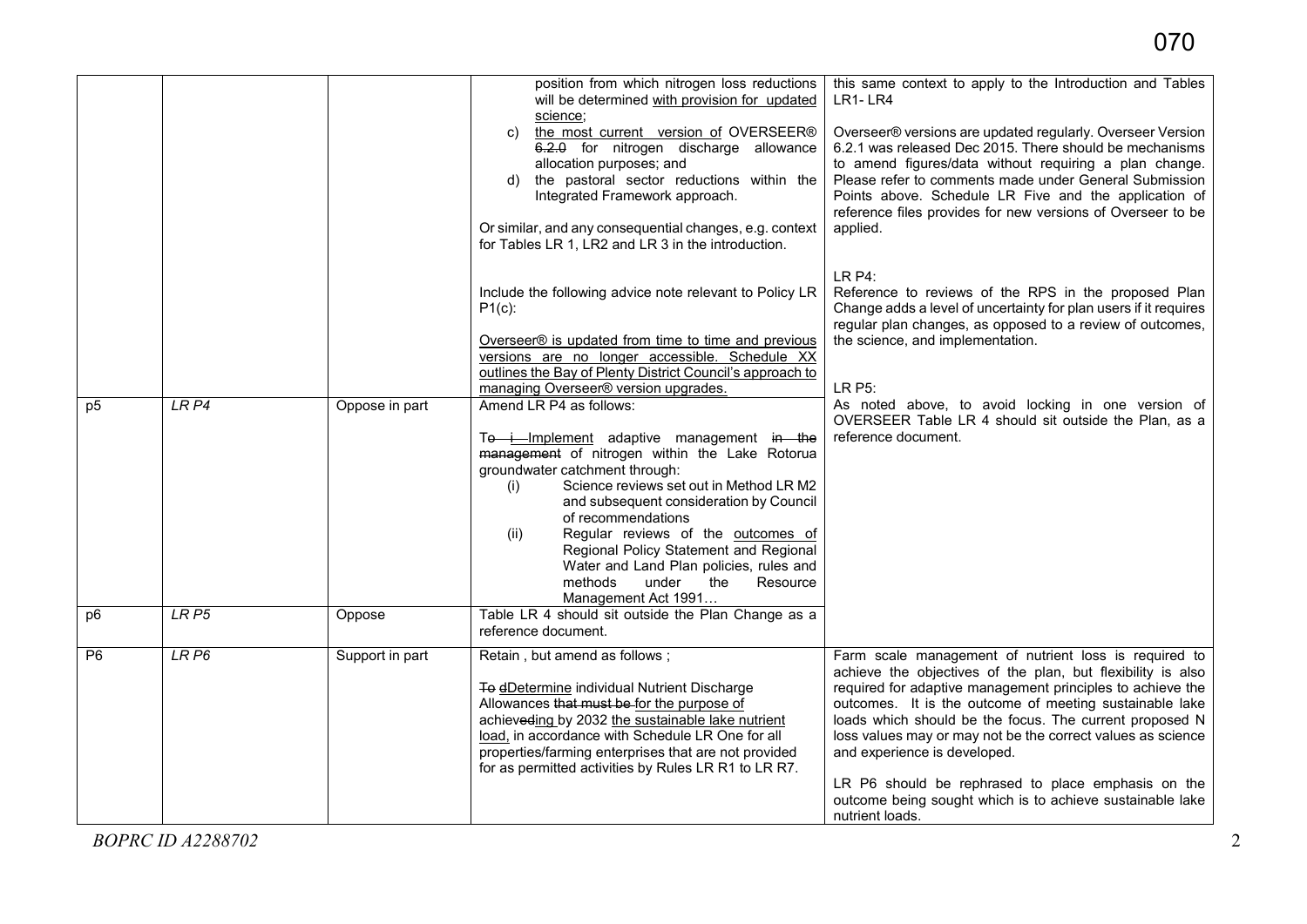| P6             | LRP7         | Support in part | Retain as worded but note comments.                                                                                                                                                                                                                                                                                                                                                                                                                                                                                                                                                                                                                                                                                                                                                                                                                                                                                                                                                                                                                                                                                                                                                                          | FANZ considers that the transfer of consents would appear<br>to work in principal, and in the fullness of time will likely<br>provide the efficiencies being sought. However, FANZ is<br>concerned that there are still too many uncertainties in the N<br>loss assessments, Overseer version changes, Lake N loads<br>and mitigations options. These uncertainties would cause<br>some obstacles to the N transfer process and some anxiety<br>among farmers trading N values.                                                                                                                                                                                                                                                                                                                                                                                                                                                                                                                                                                                                                                                                                                                                                                                                                                     |
|----------------|--------------|-----------------|--------------------------------------------------------------------------------------------------------------------------------------------------------------------------------------------------------------------------------------------------------------------------------------------------------------------------------------------------------------------------------------------------------------------------------------------------------------------------------------------------------------------------------------------------------------------------------------------------------------------------------------------------------------------------------------------------------------------------------------------------------------------------------------------------------------------------------------------------------------------------------------------------------------------------------------------------------------------------------------------------------------------------------------------------------------------------------------------------------------------------------------------------------------------------------------------------------------|---------------------------------------------------------------------------------------------------------------------------------------------------------------------------------------------------------------------------------------------------------------------------------------------------------------------------------------------------------------------------------------------------------------------------------------------------------------------------------------------------------------------------------------------------------------------------------------------------------------------------------------------------------------------------------------------------------------------------------------------------------------------------------------------------------------------------------------------------------------------------------------------------------------------------------------------------------------------------------------------------------------------------------------------------------------------------------------------------------------------------------------------------------------------------------------------------------------------------------------------------------------------------------------------------------------------|
| P <sub>6</sub> | LR P8        | Oppose in part  | Amend Policy LR P8 as follows:<br>To require property/farming enterprise specific<br>Nitrogen-Nutrient Management Plans and require the<br>implementation of mitigation actions to achieve and<br>maintain Managed Reduction Targets (five-yearly<br>nitrogen loss reduction targets) and Nitrogen<br>Discharge Allowances.                                                                                                                                                                                                                                                                                                                                                                                                                                                                                                                                                                                                                                                                                                                                                                                                                                                                                  | The term 'Managed Reduction Targets' is already defined in<br>the definitions section. The definition does not need to be<br>included within the policy. The use of Nutrient Management<br>Plans is supported.                                                                                                                                                                                                                                                                                                                                                                                                                                                                                                                                                                                                                                                                                                                                                                                                                                                                                                                                                                                                                                                                                                      |
| P <sub>6</sub> | All of LR P9 | Oppose          | To allow as a permitted activity:<br>(a) All land uses until 30 June 2017 provided that<br>the land uses do not increase their nitrogen<br><del>loss.</del><br>(b) The use of land for plantation forestry and<br>bush/scrub.<br>(c) The use of land for farming activities on<br>properties/farming enterprises 5 hectares or<br>less in area from 1 July 2017 provided there is<br>no intensive land use.<br>(d) The use of land for farming activities on<br>properties/farming enterprises greater than 5<br>hectares in area or between 5 hectares and<br>10 hectares or less in effective area from 1<br>July 2017 provided there is no intensive land<br>use.<br>(e) The use of land for farming activities on<br>properties/farming enterprises between 10<br>and 40 hectares in effective area from 1 July<br>2017 to 31 June 2022 provided there is no<br>increase in nitrogen loss and the information<br>keeping and reporting conditions are met.<br>The use of land for farming activities on<br>properties/farming enterprises in the Lake<br>Rotorua groundwater catchment<br><del>no</del> t<br>previously managed by Rules 11 to 11F from<br>1 July 2017 to 31 June 2022 provided there is | The policy reads like a method as it refers to activity status<br>and rules. Policies such as this effectively remove one of the<br>'gateway' tests under s104. If a policy is effectively worded<br>the same as a rule, an activity that cannot meet a rule, is<br>likely to be contrary to the policy. This means that the activity<br>must meet the second gateway test: effects must be minor.<br>As discussed above under the General Comments, FANZ is<br>concerned that this would be difficult in terms of nutrient<br>discharges.<br>In FANZ's opinion, policies should be a statement of intent.<br>For example:<br>Policy P65 (of the Proposed Wellington Natural Resources<br>Plan): Minimising effects of nutrient discharges<br>The effects of nutrient discharges from agricultural<br>activities that may enter water shall be minimised through<br>the use of:<br>(a)<br>good management practices, and<br>information gathering, monitoring, assessment and<br>(b)<br>reporting, and<br>integrated catchment management within the<br>(c)<br>Wellington Regional Council and with the involvement of<br>mana whenua, territorial authorities, water users, farmers,<br>households, industry, environmental groups and technical<br>experts, and<br>(d) regulatory and non-regulatory methods, and |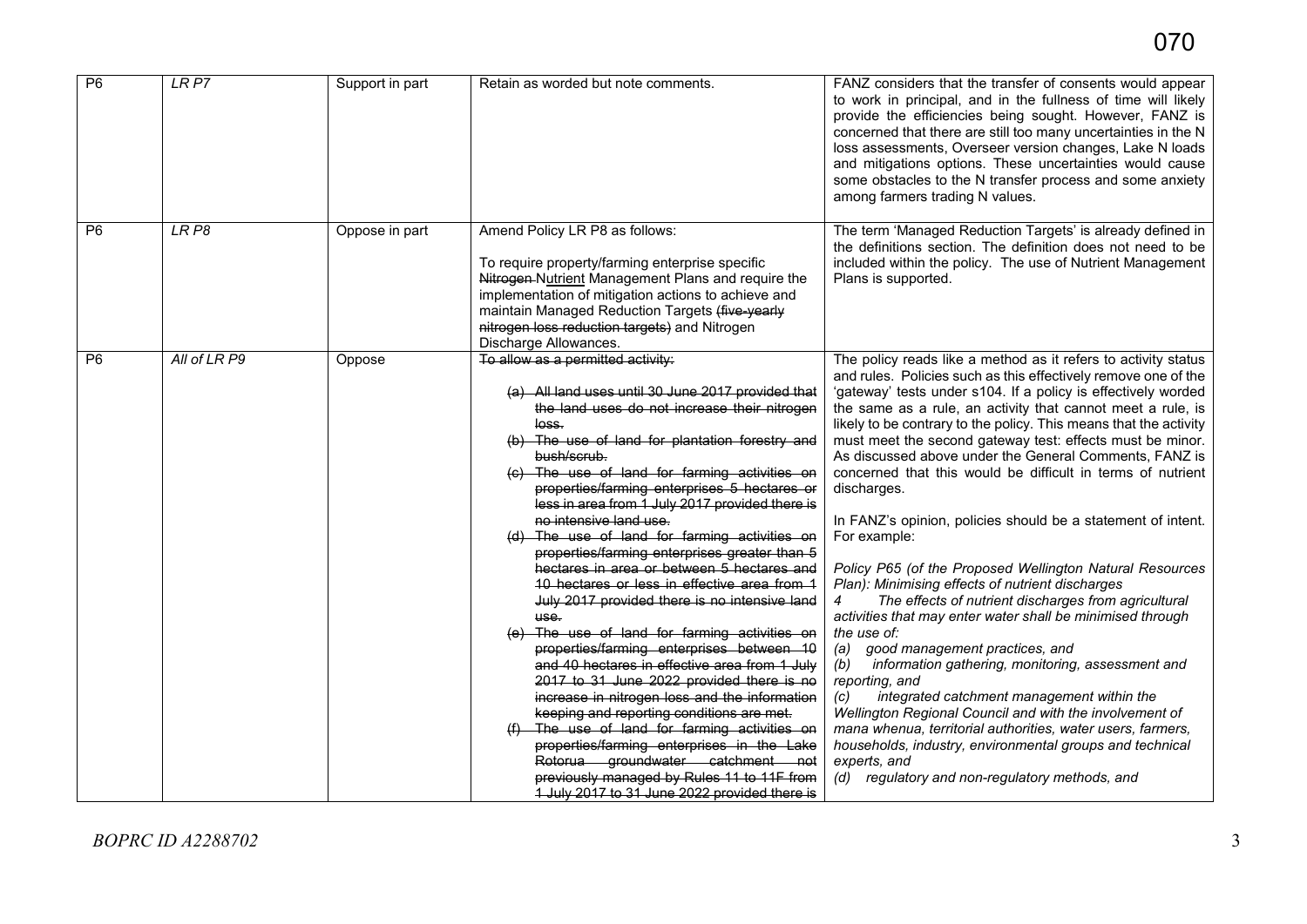| no increase in nitrogen loss and information<br>keeping and reporting conditions are met.                                                                                                                                                                                                                                                                                               | (e) plan changes or variations resulting from catchment-<br>specific recommendations from the whaitua committee                                                                                                                                                                                                                                                                                                                                                                                                                                                                                                                                                                                                                                                                                                                                                                                            |
|-----------------------------------------------------------------------------------------------------------------------------------------------------------------------------------------------------------------------------------------------------------------------------------------------------------------------------------------------------------------------------------------|------------------------------------------------------------------------------------------------------------------------------------------------------------------------------------------------------------------------------------------------------------------------------------------------------------------------------------------------------------------------------------------------------------------------------------------------------------------------------------------------------------------------------------------------------------------------------------------------------------------------------------------------------------------------------------------------------------------------------------------------------------------------------------------------------------------------------------------------------------------------------------------------------------|
| (g) The use of land for farming activities on<br>process.<br>properties/farming enterprises that can<br>demonstrate low nitrogen loss.<br>(h) The discharge of nutrients onto or into land<br>provided the land use associated with the<br>discharge is authorised under Rule LR R1 to<br><b>LR R11</b> .                                                                               | The rules are the methods of achieving that intent.                                                                                                                                                                                                                                                                                                                                                                                                                                                                                                                                                                                                                                                                                                                                                                                                                                                        |
| Replace LR P9 with the following:                                                                                                                                                                                                                                                                                                                                                       |                                                                                                                                                                                                                                                                                                                                                                                                                                                                                                                                                                                                                                                                                                                                                                                                                                                                                                            |
| Enable low intensity land use activities, plantation<br>forestry, bush/scrub or activities that can demonstrate<br>no increase in nitrogen loss.                                                                                                                                                                                                                                        |                                                                                                                                                                                                                                                                                                                                                                                                                                                                                                                                                                                                                                                                                                                                                                                                                                                                                                            |
| Advice note: it is intended that permitted activity would<br>apply to the following property / farm enterprises:<br>< 10 ha effective area with 'low intensity<br>$-$<br>farming activity'.<br>10 - 40 ha until 2022, and no increase in<br>nitrogen loss.<br>in the Lake Rotorua groundwater catchment<br>but not previously managed by Rules 11 to<br>11F.<br>with low nitrogen loss. |                                                                                                                                                                                                                                                                                                                                                                                                                                                                                                                                                                                                                                                                                                                                                                                                                                                                                                            |
| Or similar.                                                                                                                                                                                                                                                                                                                                                                             |                                                                                                                                                                                                                                                                                                                                                                                                                                                                                                                                                                                                                                                                                                                                                                                                                                                                                                            |
| LR P9 (c) & (d) & (g)<br>P <sub>6</sub><br>If Policy LR P9 is retained combine condition (g) with<br>Oppose<br>(c) and (d) to provide for all low intensity land use<br>activities or<br>Alternatively combine condition (c) and (d) and retain<br>(g) as a separate matter to provide for intensive farms<br>with low N loss by defining 'low N loss'.                                 | Policy LR P9 is very confusing and provides mixed signals.<br>It uses the terms 'no intensive land use' in (c) and (d) and<br>'low nitrogen loss" in (g). These terms do not appear to be<br>defined in the Proposed Plan Change or in the Regional<br>Water and Land Plan. For consistency it is suggested that<br>the terms 'no intensive land use' and 'low nitrogen loss' are<br>replaced with 'low intensity land use activity' and a definition<br>of 'low intensity land use activity' is provided - if it is the intent<br>of the Council that these terms mean the same thing.<br>When LR P9 (c), (d) and (g) are considered in combination<br>this policy is ambiguous and confusing. Because farms with<br>5 ha effective area must be at least 5 ha in area, the<br>separation of (c) and (d) provides no meaningful purpose and<br>(c) and (d) can be combined and applied to farms less than |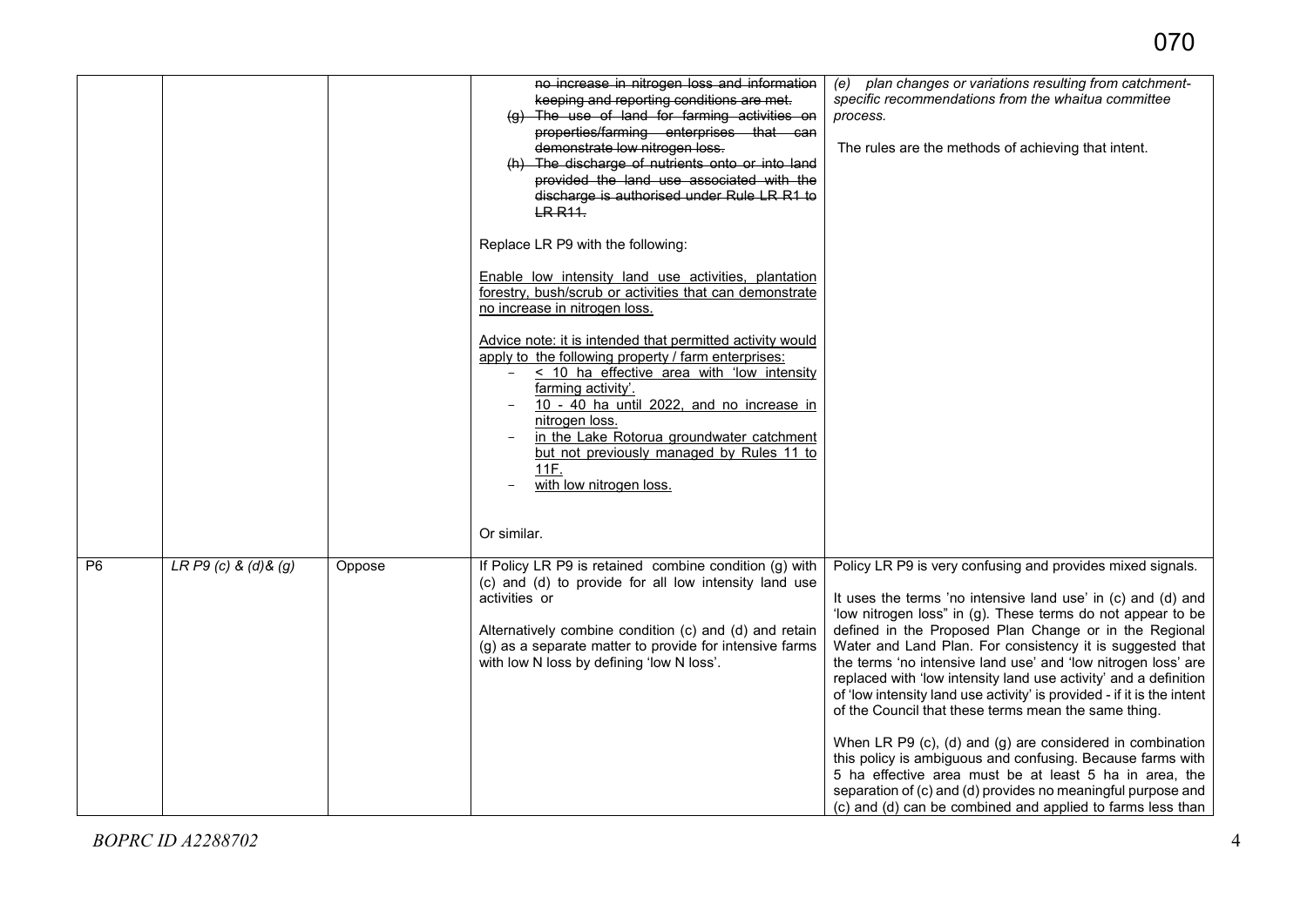|                |         |        |                                             | 10 ha in effective area with low intensity land use activity.<br>Furthermore as written (d) provides for the use of farming<br>activities on properties 'greater than 5 hectares in area' from<br>1 July 2017, provided there is no intensive land use. This<br>would suggest that the condition provides for any low<br>intensity land use that is over 5 hectares in area. FANZ is not<br>sure this is the intent of the Policy.<br>Clause (g) provides for all farms with low nitrogen loss to be                                                                                                                                                                                                         |
|----------------|---------|--------|---------------------------------------------|--------------------------------------------------------------------------------------------------------------------------------------------------------------------------------------------------------------------------------------------------------------------------------------------------------------------------------------------------------------------------------------------------------------------------------------------------------------------------------------------------------------------------------------------------------------------------------------------------------------------------------------------------------------------------------------------------------------|
|                |         |        |                                             | permitted with no time frame restrictions as occurs in (c) and<br>(d). It is assumed there is no difference between a farm with<br>'no intensive land use' and a farm with 'low nitrogen losses'.                                                                                                                                                                                                                                                                                                                                                                                                                                                                                                            |
|                |         |        |                                             | If it is the intention that all farms with low intensity land use<br>activities are permitted activities without restriction on area or<br>timeframe, then LR P9 (c) and (d) become obsolete and can<br>be deleted.                                                                                                                                                                                                                                                                                                                                                                                                                                                                                          |
|                |         |        |                                             | However, if the Council considers that low intensity land use<br>and low nitrogen loss are two distinct matters, then<br>Conditions (c) and (d) should be combined but Clause (g)<br>should remain separate. FANZ seeks that the Council should<br>clarify whether low intensity land use differs from low nitrogen<br>use and if so, how it would require 'low nitrogen loss' to be<br>demonstrated. FANZ suggests a good example of an<br>intensive farm system with low N loss, could be: a dairy herd<br>home where all effluent and nutrient are captured and<br>exported out of the catchment. This would be provided for<br>under LR P9 (g) if there is a clear definition of 'low nitrogen<br>loss'. |
|                |         |        |                                             | FANZ supports, in principle, that farms with low intensity<br>farming activities should be a permitted activity (noting there<br>does not currently appear to be a definition in the Plan or<br>Proposed Plan Change for 'low intensity farming activity').                                                                                                                                                                                                                                                                                                                                                                                                                                                  |
| P <sub>6</sub> | LRP9(h) | Oppose | If Policy LR P9 is retained delete LR P9(h) | FANZ notes that LR R8 - LR R11 are controlled activities<br>and so cannot be permitted activities. LR P9 (a) applies to all<br>land use activities up until 2017, LR $P9(b)$ –(g) applies to<br>plantation forestry/ bush /scrub and farming activities. If LR<br>P 9(h) is intended to apply to land use other than farming<br>activities, forestry/ bush/ scrub then it should be clear that is<br>the case. However, Rules LR R1 through to LR R13 are all<br>referenced back to farming activities or forestry or<br>bush/scrub.                                                                                                                                                                         |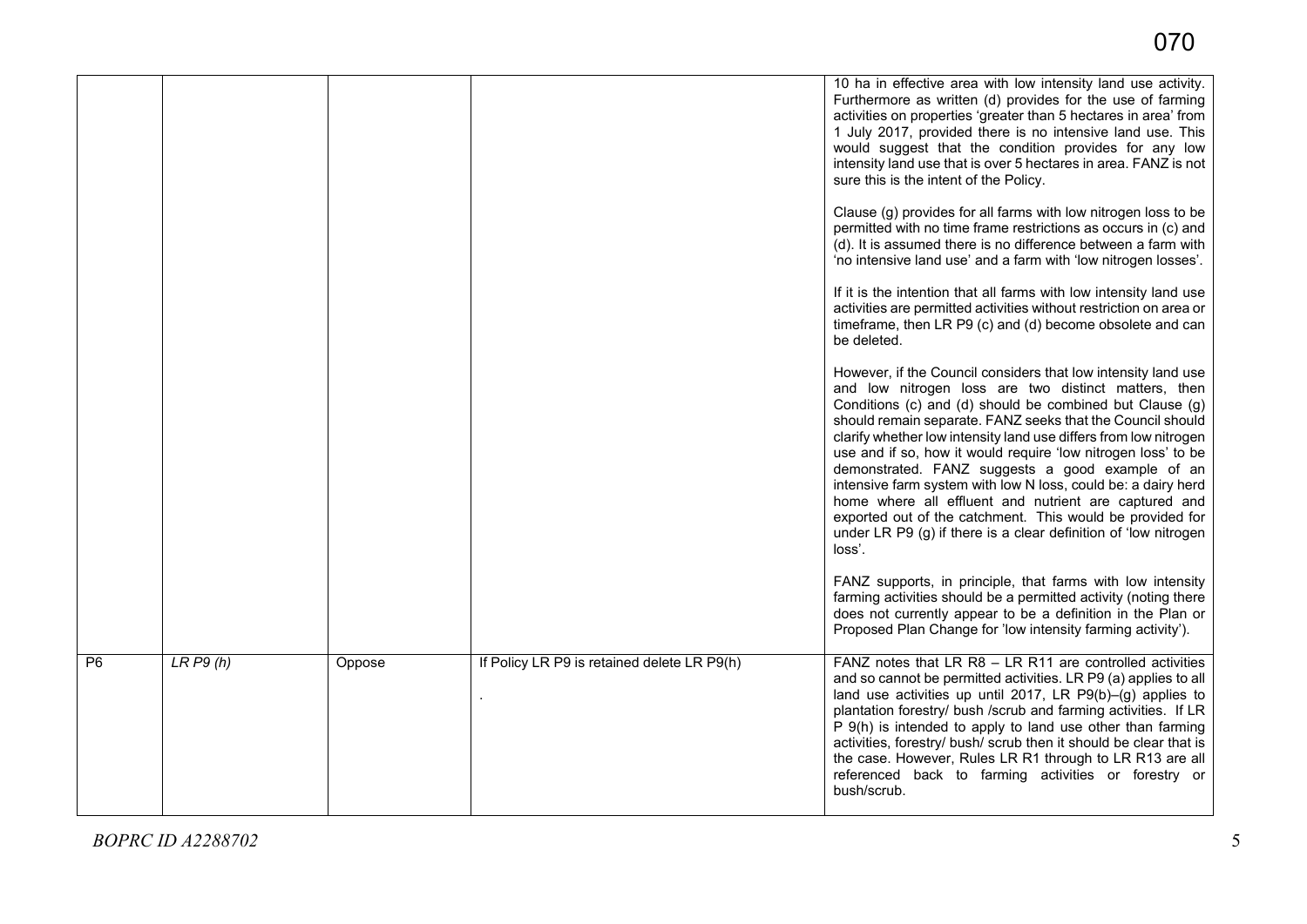|    |               |        |                                                                                                                                                                                                                                                                                                                                                                                                                                                                                                                                                                                                                                                                                                                                                                                                                                                                                                                                                                          | FANZ therefore seeks that PR P9(h) should be deleted.<br>Farming activities, plantation forestry/ bush /scrub land use<br>are provided for by LR P9 (a)-(g).                                                                                                                                                                                                                                                                                                                                                                                                                                                                                                                                                                                                                                                                                                                                                                                                                                                                                                                                                                                                                               |
|----|---------------|--------|--------------------------------------------------------------------------------------------------------------------------------------------------------------------------------------------------------------------------------------------------------------------------------------------------------------------------------------------------------------------------------------------------------------------------------------------------------------------------------------------------------------------------------------------------------------------------------------------------------------------------------------------------------------------------------------------------------------------------------------------------------------------------------------------------------------------------------------------------------------------------------------------------------------------------------------------------------------------------|--------------------------------------------------------------------------------------------------------------------------------------------------------------------------------------------------------------------------------------------------------------------------------------------------------------------------------------------------------------------------------------------------------------------------------------------------------------------------------------------------------------------------------------------------------------------------------------------------------------------------------------------------------------------------------------------------------------------------------------------------------------------------------------------------------------------------------------------------------------------------------------------------------------------------------------------------------------------------------------------------------------------------------------------------------------------------------------------------------------------------------------------------------------------------------------------|
| P7 | <b>LR P10</b> | Oppose | Delete LR P10 and replace with the following:<br>Nitrogen loss from land use activities within the Lake<br>Rotorua Catchment shall be minimised through the use<br>of both regulatory and non regulatory methods<br>following an adaptive management approach based on<br>stepped time frames for the introduction of controls<br>from 2017 and 2022 to achieve the sustainable lake<br>nutrient load by 2032.                                                                                                                                                                                                                                                                                                                                                                                                                                                                                                                                                           | LR P10 - LR 12:<br>As mentioned above in relation to LR P 9, these policies read<br>like methods. Policies such as this effectively remove one of<br>the 'gateway' tests under s104. If a policy is effectively<br>worded the same as a rule, an activity that cannot meet a<br>rule, is likely to be contrary to the policy. This means that the<br>activity must meet the second gateway test: effects must be<br>minor. In our opinion, policies should be a statement of                                                                                                                                                                                                                                                                                                                                                                                                                                                                                                                                                                                                                                                                                                               |
| P7 | LRP10(a)      | Oppose | Either replace policy LR P 10 entirely or if LR P10 is<br>retained, amend as follows:<br>LR R10 (a)<br>The use of land for farming activities on<br>properties/farming enterprises over 40 hectares in<br>effective area from 1 July 2017, where not addressed<br>by Policy RP 9<br>'LR R <sub>10</sub> $(c)$<br>The use of land for farming activities on<br>properties/farming enterprises less than 5 hectares in<br>area or that are between 5 hectares and less than 10<br>hectares in effective area that are not low intensity<br>land use activity from 1 July 2022.<br>LR R10 (d)<br>The use of land for farming activities on<br>properties/farming enterprises in the Lake Rotorua<br>groundwater catchment not previously managed by<br>Rules 11 to 11F that are not low intensity land use<br>activity from 1 July 2022.<br>Definition of 'low intensity land use activity' is required,<br>and consistency in terms should be used where ever<br>possible. | intent.<br>LR P9 (g) states that farms which demonstrate low nitrogen<br>loss are intended to be permitted activities while LR P10 (a)<br>requires consent for all farms over 40 ha from 1July 2017.<br>These Policies are in direct conflict, unless Policy 10(a)<br>provides for farms not permitted under LR R9 (g)<br>LR P10 (c): applies to farming activities on properties less<br>than 5 ha or that are 5 to 10 ha in effective area, not in low<br>intensity land use. Because 5 ha effective area must be at<br>least 5 ha, this wording can be simplified to' less than 10 ha<br>in effective area'.<br>LR P9 (c) and (d) uses the term 'no intensive land use', and<br>LR P10(c) uses the term 'not low intensity land use'. Rule LR<br>R7 uses the term 'low intensity farming activity'. It would be<br>helpful if the Plan uses consistent terms e.g. 'low intensity<br>land use activity' and provide a definition for the term used.<br>LR P11:<br>Land users require certainty for their day to day business<br>operations, business development and investment. Certainty<br>can be provided through clear controlled consent conditions,<br>where consent is required. |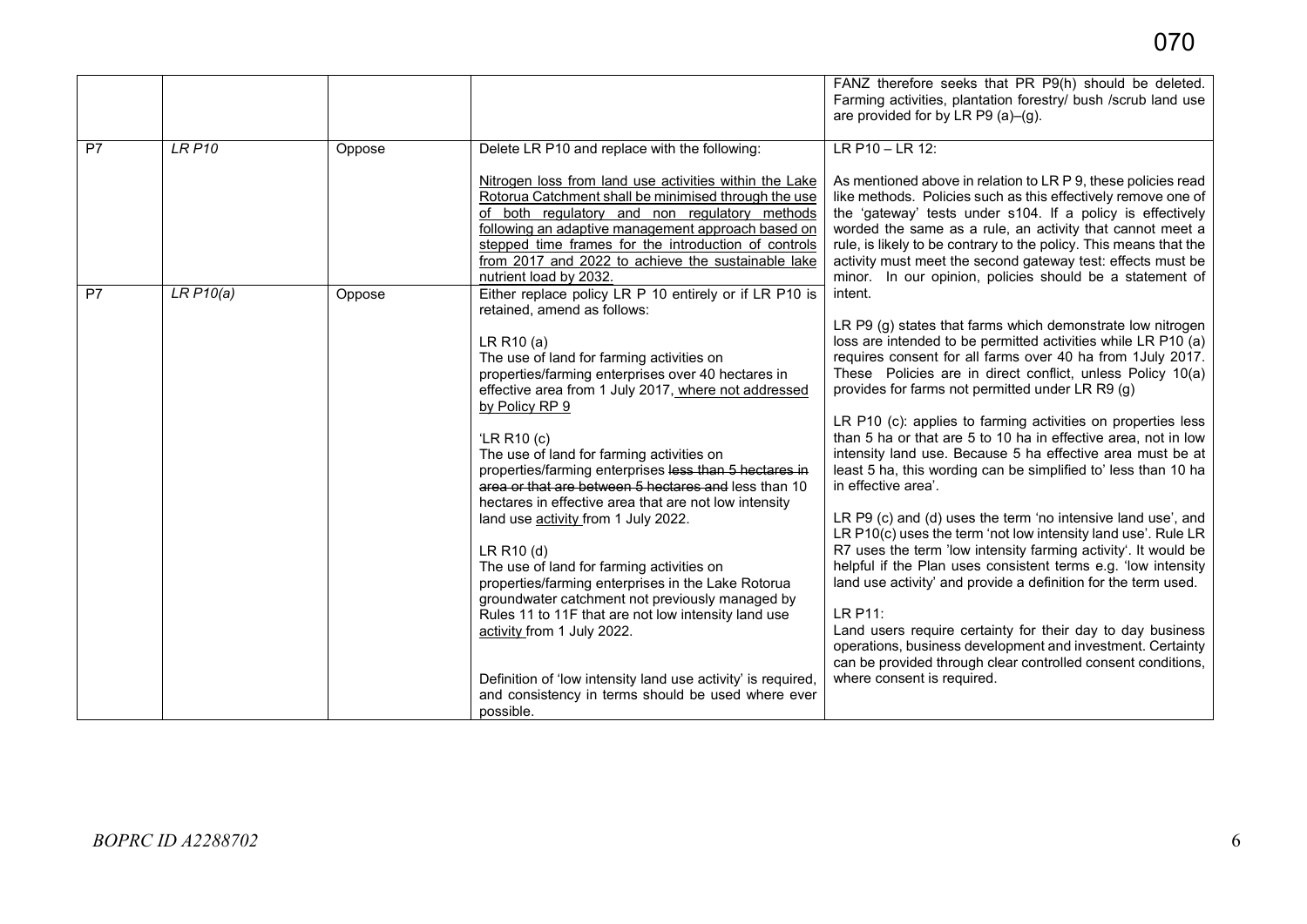| P7              | <b>LR P11</b> | Oppose         | Either replace policy LR P11 entirely or amend as<br>follows:<br>To classify land use consent applications for farming<br>activities manage farming activities on properties /<br>farming enterprises greater than 40 ha, or from 2022 if<br>less than 40 ha; where the farming activity is not low<br>intensity land use activity that submit a through the use<br>of Nitrogen Nutrient Management Plans that<br>demonstrate demonstrating the achievement of<br>Managed Reduction Targets and Nitrogen Discharge<br>Allowances for the purpose of meeting sustainable lake<br>nutrient loads by 2032. as controlled activities.<br>Or similar | In addition, when applying the step-wise process of adaptive<br>management the mitigations required to achieve the 2032<br>NDA may not be immediately known. The N loss targets may<br>also alter with new science. Hence the policy should focus<br>on the process and the outcomes.<br>The Policy should focus on meeting the sustainable lake<br>nutrient load rather than focusing on the nitrogen discharge<br>value based on 2004 benchmarks. To put it another way the<br>Policy should not focus in the proposed mechanism, but the<br>desired outcome, with the mechanism being addressed<br>under methods and rules.<br>Policy LR P11needs to be reworded to provide clarity for the<br>reader, to focus on outcomes and to ensure consistency with                                                                                                                                                |
|-----------------|---------------|----------------|-------------------------------------------------------------------------------------------------------------------------------------------------------------------------------------------------------------------------------------------------------------------------------------------------------------------------------------------------------------------------------------------------------------------------------------------------------------------------------------------------------------------------------------------------------------------------------------------------------------------------------------------------|--------------------------------------------------------------------------------------------------------------------------------------------------------------------------------------------------------------------------------------------------------------------------------------------------------------------------------------------------------------------------------------------------------------------------------------------------------------------------------------------------------------------------------------------------------------------------------------------------------------------------------------------------------------------------------------------------------------------------------------------------------------------------------------------------------------------------------------------------------------------------------------------------------------|
| $\overline{P7}$ | <b>LR P12</b> | Oppose         | Either replace policy LR P12 entirely or amend as<br>follows:<br>To classify as provide for non-complying activity status<br>for farming activities that require a land use consent<br>application to be made and that do not submit a<br>Nitrogen Management Plan and provide for<br>discretionary activity status where the Nitrogen<br>Management Plan is not demonstrating managed<br>reduction the achievement of Managed Reduction<br>Targets and Nitrogen Discharge Allowances for the<br>purpose of meeting sustainable lake nutrient loads by<br>2032.<br>Or similar.                                                                  | LR P12.<br>LR P12:<br>FANZ suggests that the policy should be reworded to be<br>more directive and state what outcomes the Council requires<br>to be achieved. FANZ is concerned that under the current<br>policy provisions, any farming activities which cannot, from<br>the outset, show how it can meet the significant N loss<br>reduction deemed to be required to meet sustainable lake<br>loads for 2032, will immediately be non-complying, despite<br>the principles of step wise improvements under adaptive<br>management. If non-complying from the outset and unable<br>to show how effects will be minor then Council will have no<br>flexibility to provide for stepwise reductions from farming<br>activities between 2017 and 2032.<br>Flexibility to provide for adaptive management should be<br>provided through Discretionary activity status in combination<br>with sound guidelines. |
| P <sub>7</sub>  | <b>LR P13</b> | Oppose in part | Amend LR P13:<br>To use the most current version of OVERSEER®<br>version 6.2.0 and subsequent versions to determine the<br>nitrogen loss from land.                                                                                                                                                                                                                                                                                                                                                                                                                                                                                             | As discussed previously, FANZ is concerned with locking in<br>one specific version of OVERSEER in the Plan Change.                                                                                                                                                                                                                                                                                                                                                                                                                                                                                                                                                                                                                                                                                                                                                                                           |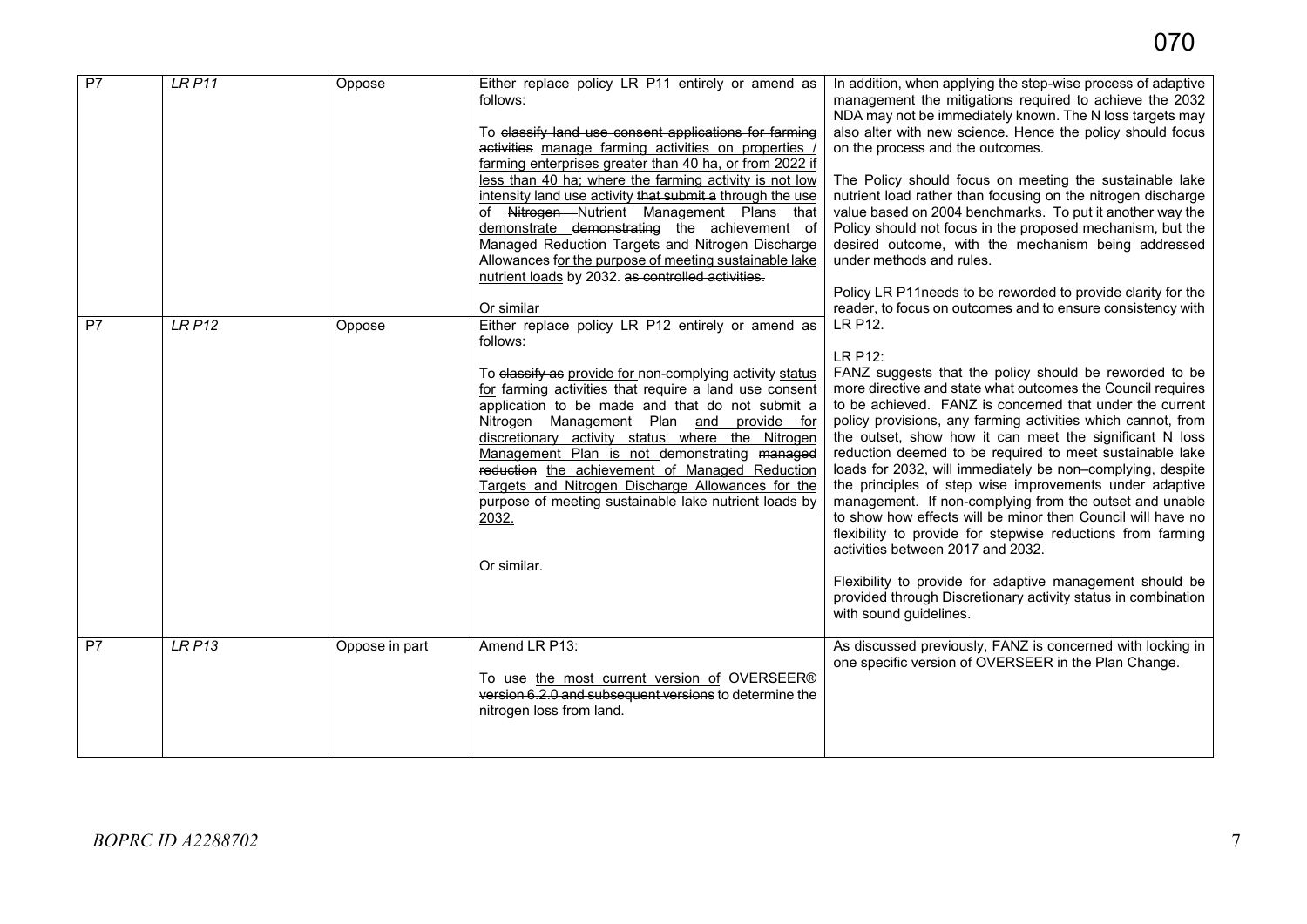| P7              | LRP14                    | Oppose in part | Amend LR P14:<br>To consider nitrogen budgets and alternative models<br>for determining nitrogen loss if OVERSEER® cannot be<br>readily used for a specific land use. Consideration of<br>whether alternative nitrogen budgets models may be<br>used will take into account<br>(b) the acceptability of information inputs, for example<br>a robust and-verifiable process for estimating leaching<br>rates; and<br>(c) the potential of suitably qualified and experienced<br>persons to develop the nitrogen budgets.<br>Any alternative to OVERSEER® for nutrientitrogen<br>budgeting purposes must be authorised by the<br>Regional Council. | FANZ considers the definition for 'nitrogen budget' in the<br>Proposed Plan Change to be inadequate and the term<br>'nitrogen budget' has no clear recognisable meaning for any<br>particular robust and reproducible method of understanding<br>nitrogen loss. A generic nitrogen budget could be provided in<br>many different ways without necessarily being robust. The<br>nitrogen budget is the result of the modelling or estimation<br>process, and so it is the alternative process which should be<br>referred to in the policy.<br>In relation to the example LR P14 (b) listing "verifiable<br>leaching rates", it remains unclear why an alternative nutrient<br>budget or alternative model is needed to estimate nutrient<br>loss, if it relies on already having verifiable leaching rates.<br>Rather it is a robust and verifiable process for estimating<br>leaching loss which is required.<br>It is supported that any alternative model for nutrient budgets<br>must be authorised by Regional Council.<br>Part of the Policy LR P14 would be better suited as a<br>Schedule. |
|-----------------|--------------------------|----------------|--------------------------------------------------------------------------------------------------------------------------------------------------------------------------------------------------------------------------------------------------------------------------------------------------------------------------------------------------------------------------------------------------------------------------------------------------------------------------------------------------------------------------------------------------------------------------------------------------------------------------------------------------|----------------------------------------------------------------------------------------------------------------------------------------------------------------------------------------------------------------------------------------------------------------------------------------------------------------------------------------------------------------------------------------------------------------------------------------------------------------------------------------------------------------------------------------------------------------------------------------------------------------------------------------------------------------------------------------------------------------------------------------------------------------------------------------------------------------------------------------------------------------------------------------------------------------------------------------------------------------------------------------------------------------------------------------------------------------------------------------------------|
| P7              | LRP15                    | Oppose in part | Amend LR P15 as follows:<br>permitted<br>$\dots(b)$<br>All<br>farming<br>activities<br>on<br>properties/farming enterprises between 10 and 40<br>hectares in effective area; and                                                                                                                                                                                                                                                                                                                                                                                                                                                                 | The words 'in effective area' have been added for<br>consistency with the other policies.                                                                                                                                                                                                                                                                                                                                                                                                                                                                                                                                                                                                                                                                                                                                                                                                                                                                                                                                                                                                          |
| $\overline{P8}$ | LRP16                    | Oppose in part | Amend LR P16 to specify time frames on Non-<br>Complying activity consents, for example 15 to 20<br>years, to provide land users with better certainty.<br>Retain provision for at least 20 years consent for<br>controlled activity.                                                                                                                                                                                                                                                                                                                                                                                                            | Farming operations need certainty. Retain the duration of 20<br>years for controlled consents, however, for non -complying<br>activity "less than 20 years" does not provide any clear<br>direction. For example, any consent for a duration of just 2<br>years is considered to be inappropriate. The policy needs to<br>provide better direction, for example between 15 to 20 years.                                                                                                                                                                                                                                                                                                                                                                                                                                                                                                                                                                                                                                                                                                            |
| P8              | <b>LR P17</b>            | Oppose         | Provide more detail around why a consent would be<br>declined based on the outcomes being sought, or<br>delete Policy LR P17.<br>Council could include the following:<br>To decline the re-consenting of activities that have<br>failed to achieve the required reductions in nitrogen<br>loss and are likely to contribute to the Lake Rotorua<br>Water Quality objectives (RPS Objective 28, RWLP<br>Objective 11) not being met,                                                                                                                                                                                                              | It is understood that Council needs to meet the overall RPS<br>water quality objectives for the Lake. While this Policy<br>provides clear direction on the need for land use activities to<br>meet the target, it does not provide any flexibility. For<br>example there may be justified reasons/circumstances that<br>have prevented an activity in meeting the required reductions<br>in nitrogen loss.<br>Exceedence may only be mild. It may also be possible that<br>Target TLI for the lake are still being met or overall nutrient<br>loads are being met, despite some properties not being able<br>to achieve the NDA deemed necessary. This Policy does not                                                                                                                                                                                                                                                                                                                                                                                                                             |
|                 | <b>BOPRC ID A2288702</b> |                |                                                                                                                                                                                                                                                                                                                                                                                                                                                                                                                                                                                                                                                  | 8                                                                                                                                                                                                                                                                                                                                                                                                                                                                                                                                                                                                                                                                                                                                                                                                                                                                                                                                                                                                                                                                                                  |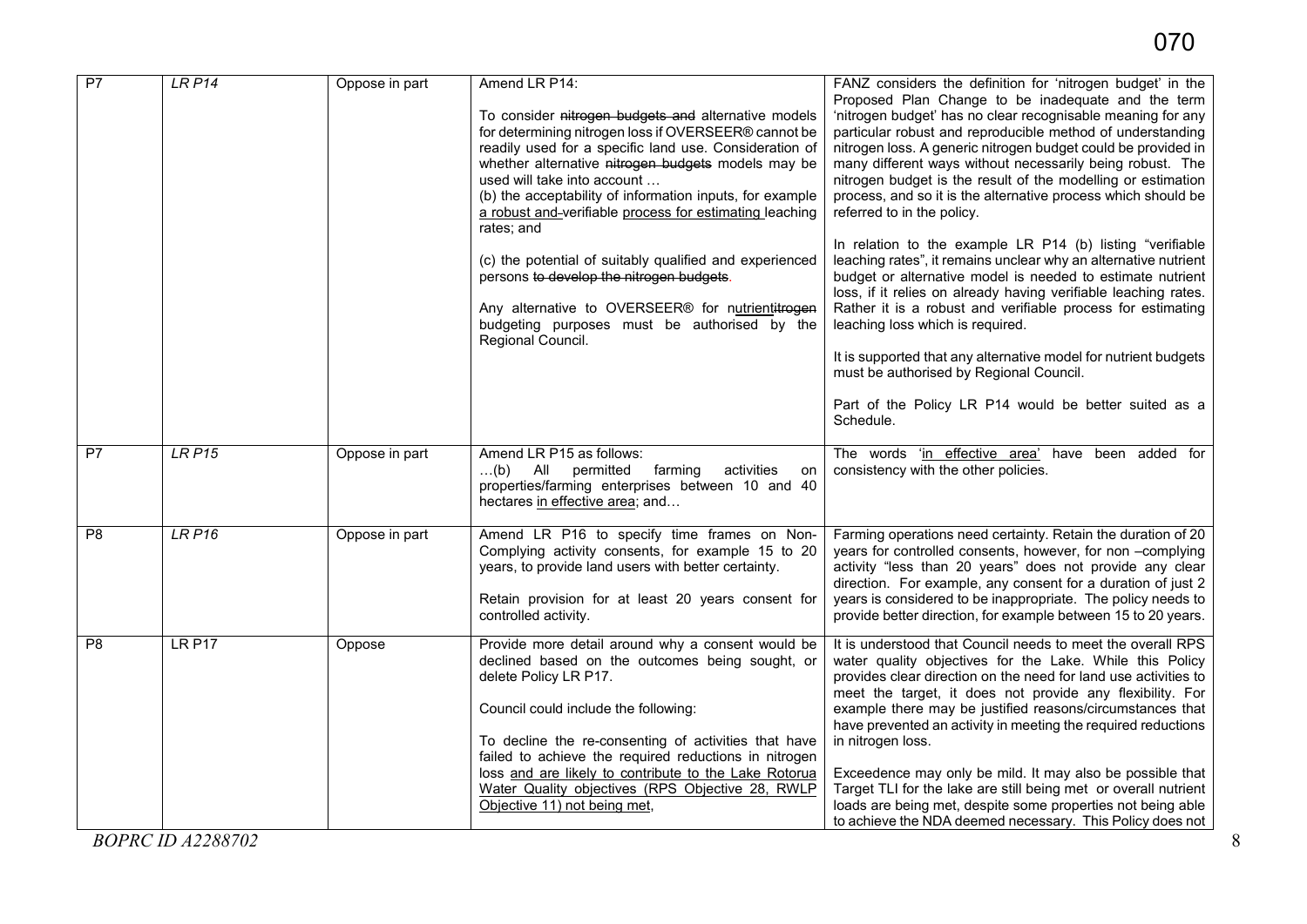|                |                  |                 |                                                                                                                                                                                                                                                                                                                                                                                                                                                                                                                                  | provide for that consideration. Under these circumstances,<br>LR P17 will unnecessarily require declining of consents<br>where there are minor or even no adverse environmental<br>effects. The policy should reflect the outcomes being sought.                                                                                                                                                                             |
|----------------|------------------|-----------------|----------------------------------------------------------------------------------------------------------------------------------------------------------------------------------------------------------------------------------------------------------------------------------------------------------------------------------------------------------------------------------------------------------------------------------------------------------------------------------------------------------------------------------|------------------------------------------------------------------------------------------------------------------------------------------------------------------------------------------------------------------------------------------------------------------------------------------------------------------------------------------------------------------------------------------------------------------------------|
| P <sub>8</sub> | LR <sub>M1</sub> | Support         | Retain as notified.                                                                                                                                                                                                                                                                                                                                                                                                                                                                                                              | FANZ supports the intent of the Method.                                                                                                                                                                                                                                                                                                                                                                                      |
| P <sub>8</sub> | LRM2             | Support in part | Retain as notified.                                                                                                                                                                                                                                                                                                                                                                                                                                                                                                              | Under the principles of adaptive management, regular (at<br>least five yearly) review of the science supporting the<br>achievement of RPS objectives is supported, recognising<br>that review of the RPS targets should also be dealt with in<br>the RPS.                                                                                                                                                                    |
| P <sub>8</sub> | LR <sub>M3</sub> | Support         | Retain as notified.                                                                                                                                                                                                                                                                                                                                                                                                                                                                                                              | FANZ supports the intent of the Method.                                                                                                                                                                                                                                                                                                                                                                                      |
| P <sub>9</sub> | LR M4            | Oppose in part  | Amend LR M4 as follows:<br>Regional Council will monitor permitted activities and<br>any developing technologies to ensure that any related<br>risks of nitrogen loss to the catchment are understood<br>and acted on if necessary and to inform future plan<br>changes as required.                                                                                                                                                                                                                                             | The method should not direct action to amend permitted<br>activity without following formal process and so the emphasis<br>of the method should be to inform the formal process.                                                                                                                                                                                                                                             |
| P <sub>9</sub> | LR <sub>M5</sub> | Oppose in part  | Include definition of 'Rule Implementation Plan' in<br>definitions section.<br>Amend LR M5 as follows:<br>(d) provide land advisory services and incentives<br>to support land use management change and land<br>use change management that reduces nitrogen and<br>phosphorus loss in the catchment; and<br>Insert new:<br>(f) Work collaboratively with the farming community<br>and industry experts to achieve the policies of the<br>Plan and the objectives of the RPS and Regional<br>Water and Land Plan.<br>Or similar. | FANZ advises that land use change is not necessarily<br>required to reduce Nitrogen and Phosphorus loss in the<br>catchment. It can be achieved by, for example changes in<br>land management.<br>Support is given to encouraging industry agreed good<br>management practices and this should be retained as a<br>method.<br>In addition it is recommended to include a reference to<br>working with the farming community. |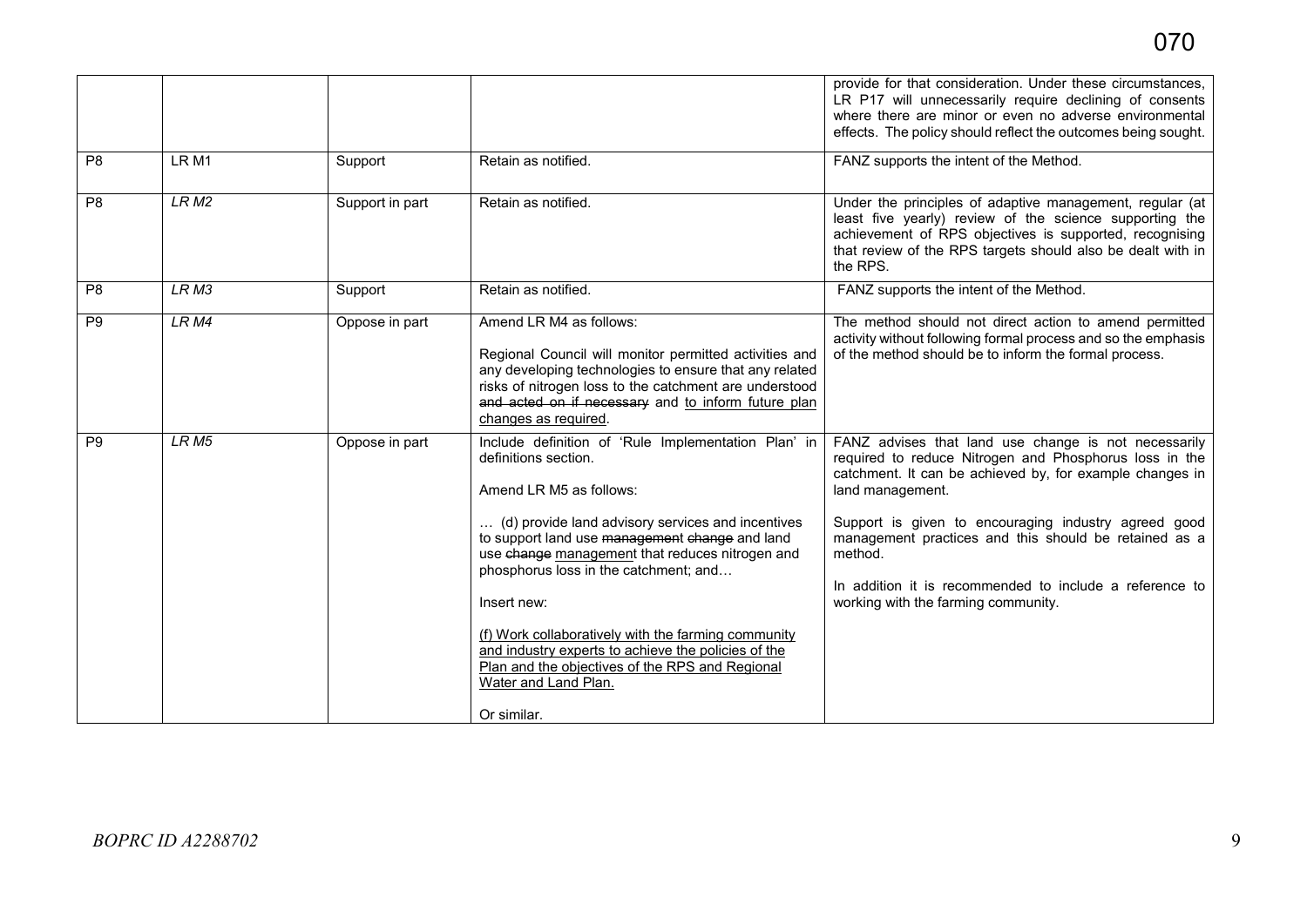| P <sub>10</sub> | Rules preamble                   | Support in part | Amend paragraph 1 in Part III Rules as follows:<br>Rules LR R1 to LR R13 apply to the management of<br>land use activities on properties/farming enterprises in<br>the Lake Rotorua groundwater catchment for the<br>purpose of managing nitrogen loss onto or from land<br>where it could enter Lake Rotorua. | FANZ support output based management, which address the<br>losses from land as it is the loss which gives rise to the<br>adverse environmental effects. Input based regulation is<br>opposed as it reduces the flexibility for land users and<br>reduces the opportunity for innovation.                                                                                                                                                                                                                                                                                                                                                                       |
|-----------------|----------------------------------|-----------------|----------------------------------------------------------------------------------------------------------------------------------------------------------------------------------------------------------------------------------------------------------------------------------------------------------------|----------------------------------------------------------------------------------------------------------------------------------------------------------------------------------------------------------------------------------------------------------------------------------------------------------------------------------------------------------------------------------------------------------------------------------------------------------------------------------------------------------------------------------------------------------------------------------------------------------------------------------------------------------------|
| P <sub>10</sub> | Rules General Advice<br>Note 4   | Support in part | Clarify Note 4 as to how conflict might be managed and<br>which rules take precedence if the operative Regional<br>Water and Land Plan that manage land, water,<br>discharges and land use activities still apply.                                                                                             | FANZ considers that conflict could arise if the operative<br>Regional Water and Land Plan that manage land, water,<br>discharges and land use activities still apply. It is suggested<br>that Council provide guidance on how to manage this<br>conflict where both the provisions in the operative Regional<br>Water and Land Plan that manage land, water, discharges<br>and land use activities and Plan Change 10 provisions<br>apply (e.g. use of offsets, or activity status).                                                                                                                                                                           |
| P <sub>10</sub> | Rules General Advice<br>Note 5   | Oppose          | Delete advice note.                                                                                                                                                                                                                                                                                            | The advice note is confusing and unnecessary. If a<br>property/farming enterprise is required to obtain a resource<br>consent under the rule framework it will need to include any<br>grazing or leasing arrangement. The advice note does not<br>clarify where ultimate responsibility lies and serves no useful<br>purpose.                                                                                                                                                                                                                                                                                                                                  |
| P11             | Summary<br>flow<br>Rule<br>Chart | Oppose in part  | Amend to clarify pathways, missing provisions and<br>activity status where conditions are not met for<br>properties not previously managed by Rule 11 and low<br>intensity properties of any size etc.                                                                                                         | The flow chart is incomplete and therefore confusing to plan<br>users. It does not provide for all activity types.<br>For example :<br>Some provisions are not listed. (e.g. requirements for no<br>transfers, or property area)<br>The flow diagram for properties not previously managed<br>under Rule 11 (LR R6 and LR R8) and also low intensity<br>properties (LR R7) do not clearly show the pathway when not<br>complying with permitted activity conditions.<br>There is no clear pathway shown for properties which do not<br>meet conditions for controlled activities.                                                                              |
| P <sub>12</sub> | LRR1                             | Oppose in part  | Amend LR R1(a):<br>(a) There is no increase in effective area, nitrogen<br>inputs or stocking rates from (date of<br>notification) that may contribute to an increase<br>in the nitrogen loss onto, into or from land from<br>(date of notification).                                                          | As discussed in the General Submission Points section of<br>this submission, FANZ support output control. Input control<br>does not necessarily relate to the volume of nitrogen loss and<br>is not 'effects' based. Addressing the farm system losses is<br>effects based and provides for and encourages innovation<br>and flexibility in farming operations, to provide greater<br>efficiencies.<br>The Section 32 analysis (section 11.7.1) recognises the<br>problems with input controls and concludes ' This option will<br>not be effective in achieving the environmental target with<br>certainty, and would not incentivise efficient resource use" |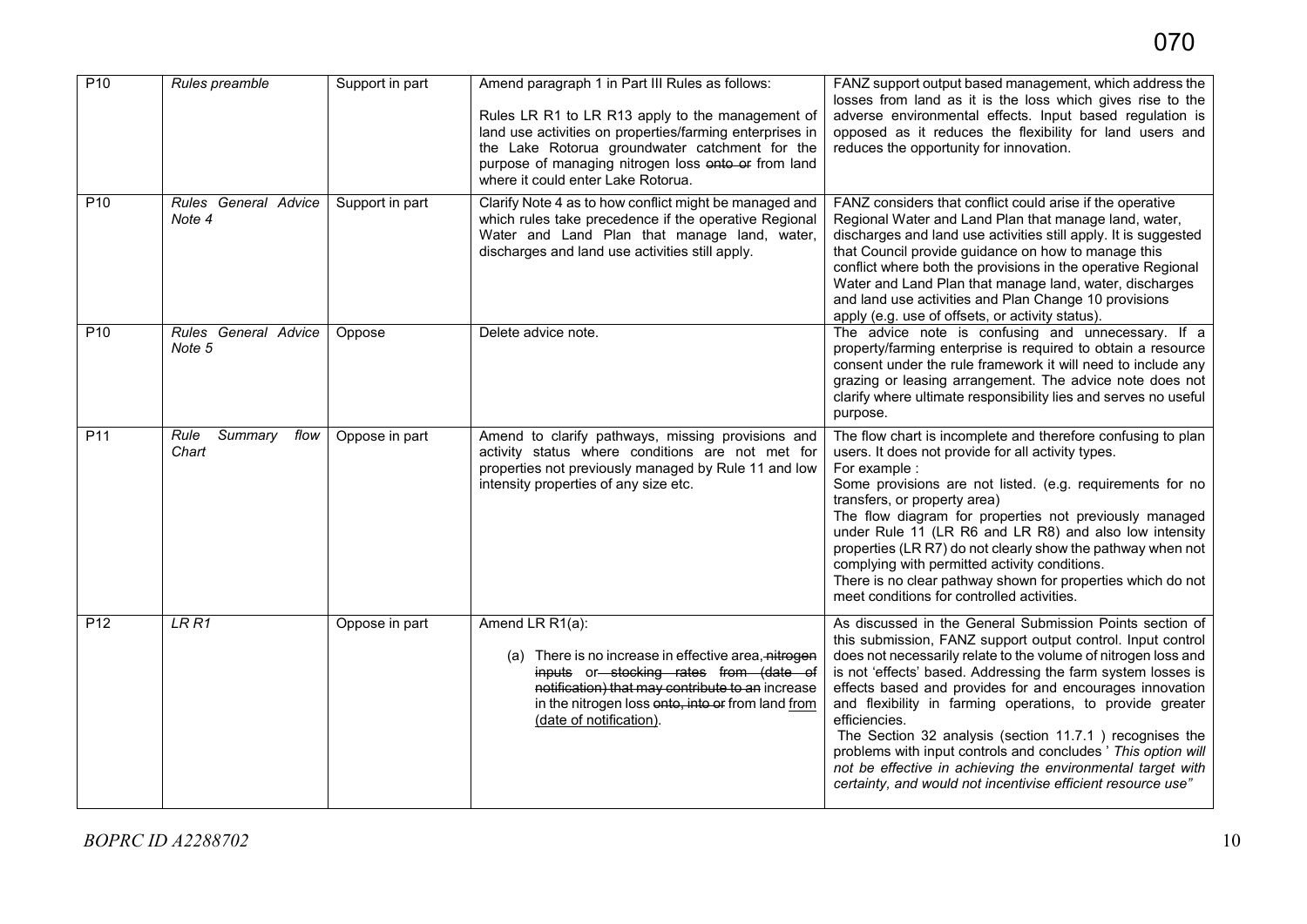|                 |       |                 |                                                                                                                                                                                                                                                                                                                    | The current wording of the rule will give rise to uncertainty for<br>plan users, especially in regard to the use of the word 'may'<br>as this cannot be measured.                                                                                                                                                                                                                                                      |
|-----------------|-------|-----------------|--------------------------------------------------------------------------------------------------------------------------------------------------------------------------------------------------------------------------------------------------------------------------------------------------------------------|------------------------------------------------------------------------------------------------------------------------------------------------------------------------------------------------------------------------------------------------------------------------------------------------------------------------------------------------------------------------------------------------------------------------|
| P <sub>12</sub> | LRR2  | Oppose in part  | Amend LR R2 (c) as follows:<br>There is no transfer of nitrogen loss entitlement either<br>to or from the property/farming enterprise plantation<br>forestry or bush /scrub area.                                                                                                                                  | Amend LR R2 (c), because under the current wording any<br>transfer of nitrogen from any part of the property would result<br>in a forestry block not being a permitted activity. This would<br>a disincentive for transfer to or from non-<br>be<br>forestry/bush/scrub areas of a farm/ farming enterprise.                                                                                                           |
|                 |       |                 | Insert restricted discretionary or discretionary criteria<br>relevant to not complying with LR R2 in the Proposed<br>Plan Change.                                                                                                                                                                                  | The way the rule framework is currently written means that if<br>LR R2 conditions cannot be met, the activity becomes non-<br>complying. FANZ is concerned that there should be flexibility<br>to provide for restricted discretionary activity or discretionary<br>activity where these conditions cannot be met, for example,<br>more than a two year interval between harvest and planting.                         |
| P <sub>12</sub> | LR R3 | Support in part | Provide a definition for commercial cropping,<br>commercial horticulture and commercial dairying                                                                                                                                                                                                                   | There may need to be definitions for commercial cropping,<br>commercial horticulture and commercial dairying (if different<br>to cropping, horticulture or dairying).                                                                                                                                                                                                                                                  |
| $P12-13$        | LRR4  | Oppose in part  | Retain LR R4 (a) and (b)<br>Amend LR R4 as follows::                                                                                                                                                                                                                                                               | 'Five hectares in effective area' must be at least 'five hectares<br>in area', therefore it is suggested that the bullet points be<br>combined.                                                                                                                                                                                                                                                                        |
|                 |       |                 | Combine first two bullet points; as follows:<br>• Greater than five hectares in area and up to and<br>including 10 ha in effective area; or                                                                                                                                                                        | LR R4 (a) Limits on stocking rates are an input control and<br>not directly effects based. Increasing stocking rates should<br>be permitted where nitrogen loss is known to be within<br>acceptable limits. However, it is recognised there may be a                                                                                                                                                                   |
|                 |       |                 | . From five hectares in effective area and up to and<br>including 10 hectares in effective area,                                                                                                                                                                                                                   | place for a simple look up table as a default for low intensity<br>farming, for the administrative efficiency it provides and to<br>avoid tying up Certified Nutrient Management Advisers<br>unnecessarily for small properties. However this default<br>should support an output based approach not replace it. To                                                                                                    |
|                 |       |                 | Amend LR R4(c):<br>(c) There is no increase in effective area, nitrogen<br>inputs or stocking rates from (date of<br>notification) that may contribute to an increase<br>in the nitrogen loss beyond the level of<br>nitrogen loss presented in Schedule LR Two,<br>or as an alternative, no increase at any point | this end, it should be clear what N loss value is represented<br>by the look up table and allowance made for permitted<br>activities based on meeting these nitrogen loss values even<br>where stocking rates may exceed the table rates in Schedule<br>LR Two. This value can be included in the Advice note for LR<br>R4 and in Schedule LR Two itself.<br>It might be presumed there is a relationship between this |
|                 |       |                 | in time of the stocking rates presented in<br>Schedule LR Two which represent this level of<br>nitrogen loss onto, into or from land from (date<br>of notification).                                                                                                                                               | nitrogen loss value and that presented as suitable for<br>permitted activities on 'low intensity farming activities' in LR<br>R7, but if so this is not clear.                                                                                                                                                                                                                                                         |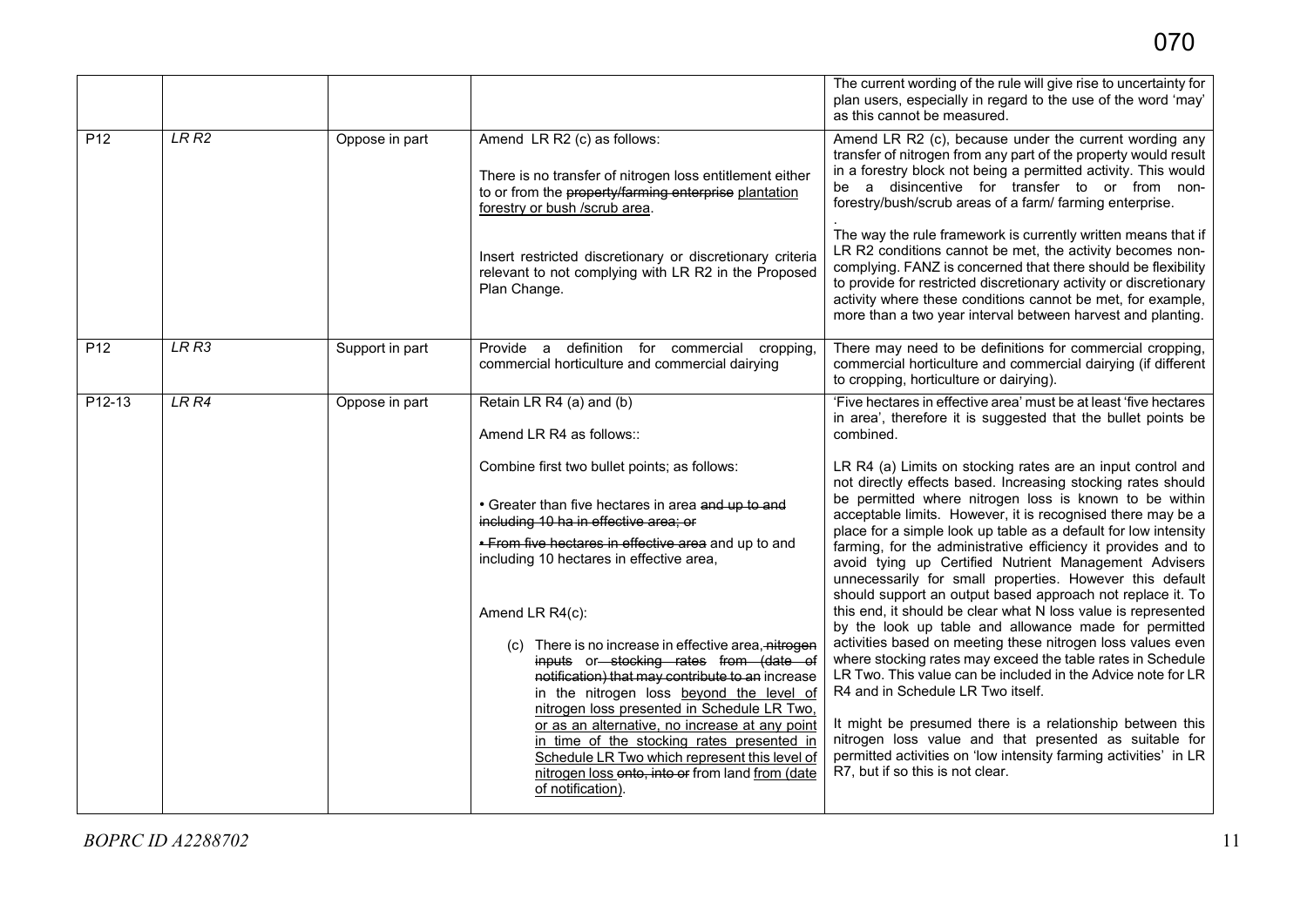|                 |                  |                | LR R4 (d) If the transfer of nitrogen loss entitlements is<br>not constrained by administrative efficiency for small<br>parcels of land or the need for a consenting process, it<br>should be provided for as a permitted activity after<br>2022.                                                                                                                              | It is noted there is no time frame to LR R4 so under (d)<br>properties up to 10 ha are not permitted to transfer N loss<br>entitlement after 2022.<br>LR R4 (d) Transfer of nitrogen loss entitlement for increased<br>efficiency in overall catchment nitrogen load management<br>should, in principle, be provided for. The prevention of<br>transfer of nitrogen loss entitlement is only acceptable if the<br>land of less than 10 hectares in area is too small for<br>administrative efficiency, or the transfer must be conducted<br>under a consenting process, rather than some other<br>mechanism. If these reasons do not apply, then transfer of<br>nitrogen loss entitlement should be provided for as a<br>permitted activity. |
|-----------------|------------------|----------------|--------------------------------------------------------------------------------------------------------------------------------------------------------------------------------------------------------------------------------------------------------------------------------------------------------------------------------------------------------------------------------|----------------------------------------------------------------------------------------------------------------------------------------------------------------------------------------------------------------------------------------------------------------------------------------------------------------------------------------------------------------------------------------------------------------------------------------------------------------------------------------------------------------------------------------------------------------------------------------------------------------------------------------------------------------------------------------------------------------------------------------------|
| P <sub>13</sub> | LR <sub>R5</sub> | Oppose in part | Amend LR R5(a):<br>There is no increase in effective area, nitrogen inputs<br>or stocking rates from (date of notification) that may<br>contribute to an increase in the nitrogen loss onto, into<br>er from land from (date of notification).<br>Retain LR R5 (b) as record keeping is required to<br>account for nutrient losses.                                            | It is recognised that record keeping is important to provide<br>for accountability based on an outputs (nitrogen loss)<br>approach, and a clear schedule for records to be kept is<br>supported. However it is noted that if an outputs based<br>system is to be based on modelling, the record required will<br>be more extensive than is currently provided for in Schedule<br>LR Three. Providing for improvements in record keeping and<br>changes to guidance, it may be that the current Schedule LR<br>Three should instead sit outside the plan, or be recognised<br>as a bare minimum.                                                                                                                                              |
| P <sub>14</sub> | LRR6             | Oppose in part | Retain LR R6 (a) and (c)<br>Amend LR R6(b):<br>There is no increase in effective area, nitrogen inputs<br>or stocking rates from (date of notification) that may<br>contribute to an increase in the nitrogen loss onto, into<br>er from land from (date of notification).                                                                                                     | LR R6 applies to properties not previously managed under<br>Rule 11 and provides a holding pattern until 2022 with the<br>intention that no increase in nitrogen loss should occur (from<br>the date of notification). This approach is supported but<br>rather than limit inputs it should be clear that it is the N loss<br>that is being addressed.                                                                                                                                                                                                                                                                                                                                                                                       |
| P <sub>14</sub> | LRR              | Oppose         | Define 'low intensity land use activity' in the definitions<br>section and reword the preamble to the rule.<br>Amend LR R7 $(a)(1)$<br>(a) 1,<br>land use information Nutrient management<br>plans records must be submitted reviewed<br>on an annual basis, by 31 October each<br>year, with records kept to confirm that there<br>has been no significant farm system change | It is unclear whether the definition of 'low intensity land use<br>[farming] activity' is defined in the preamble to mean 'less<br>than 68% of the nitrogen loss rate'. If that is the definition<br>it should be removed from this rule and placed in the<br>definitions section, as the term is referenced elsewhere.<br>$LR R7(a)(1)$ :<br>The OVERSEER File requested in LR R7(a) will take into<br>account nitrogen inputs and outputs. OVERSEER provides<br>estimates of long term, annual average farm system inputs<br>and outputs. Economically viable farm systems require                                                                                                                                                         |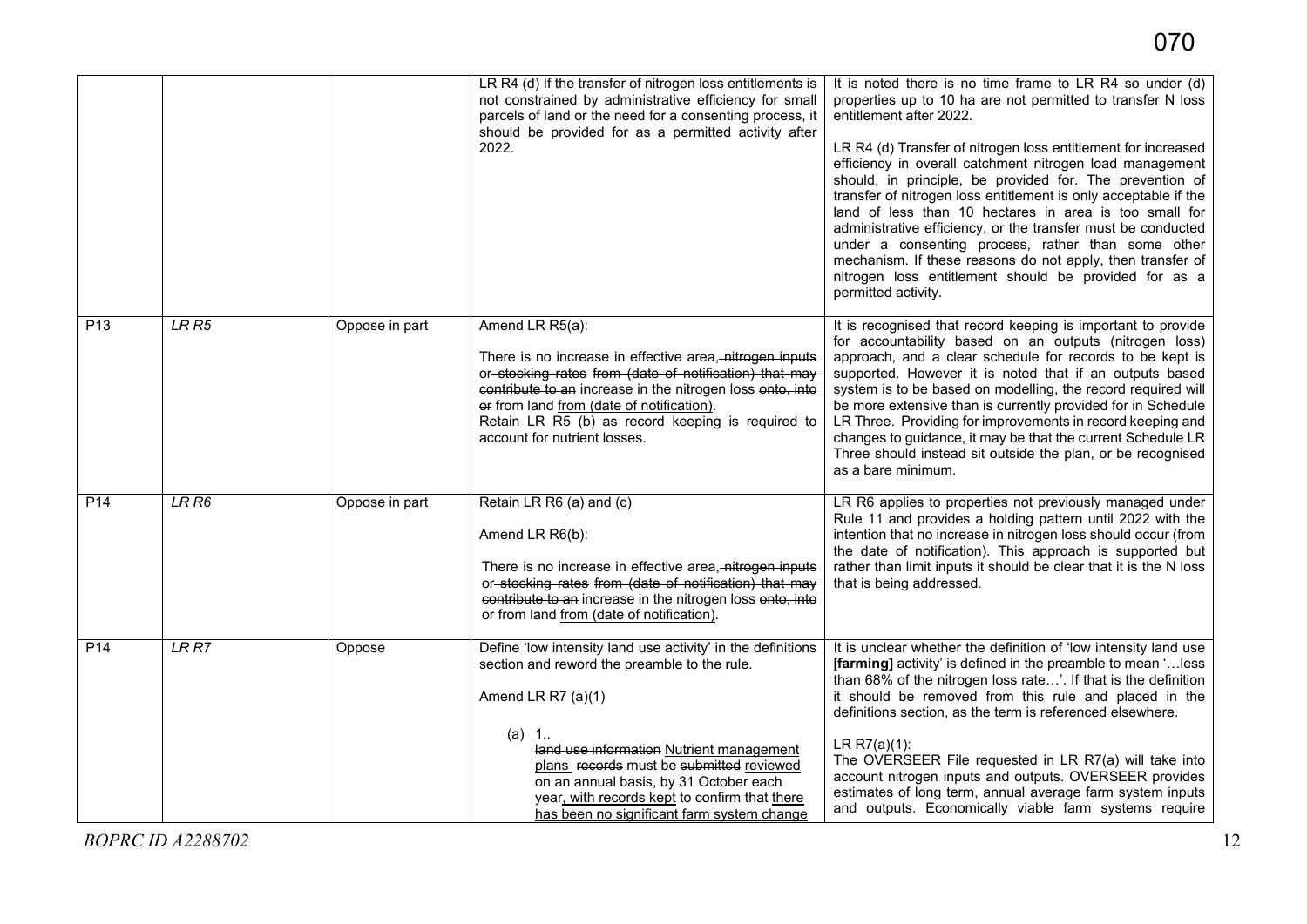|                 |       |        | and that the property/farming enterprise's<br>stocking rates, nitrogen inputs and areas of<br>land use (including fodder cropping,<br>cultivated area and land clearance) remain<br>the same or less than OVERSEER® file from<br>(a) remains representative of the farm<br>system.<br>Delete the Advice Note for LR R7.                                                                                                                                                                                                                                                                                                                                                                                                                                                                                                                              | flexibility to manage according to the season and so require<br>flexibility regarding combinations of supplementary feed,<br>stocking rates and fertiliser inputs etc. It is entirely<br>inappropriate to require annual estimates using annual data<br>locking in farm inputs. It is appropriate to review the farm<br>system annually to ensure there has been no significant farm<br>system change, and no increase in the long term annual<br>average nutrient losses. Therefore (a)(1) requires amending<br>accordingly. The OVERSEER File represents a long term<br>annual average nitrogen loss and should be valid for at least<br>three years unless there is a significant farm system change.<br>LR R7(b) as for LR R4, if the transfer of nitrogen loss<br>entitlements is not constrained by administrative efficiency<br>for small parcels of land or the need for a consenting process,<br>it should be provided for as a permitted activity after 2022.<br>LR R7 Advice note:<br>The advice note is unnecessary and can be deleted. It is also<br>noted that specifying an OVERSEER version number in the<br>Plan renders it obsolete as previous versions of OVERSEER<br>will not be available. For Example Version 6.2.0 is no longer<br>available as Version 6.2.1 was released in Dec 2015. |
|-----------------|-------|--------|------------------------------------------------------------------------------------------------------------------------------------------------------------------------------------------------------------------------------------------------------------------------------------------------------------------------------------------------------------------------------------------------------------------------------------------------------------------------------------------------------------------------------------------------------------------------------------------------------------------------------------------------------------------------------------------------------------------------------------------------------------------------------------------------------------------------------------------------------|-----------------------------------------------------------------------------------------------------------------------------------------------------------------------------------------------------------------------------------------------------------------------------------------------------------------------------------------------------------------------------------------------------------------------------------------------------------------------------------------------------------------------------------------------------------------------------------------------------------------------------------------------------------------------------------------------------------------------------------------------------------------------------------------------------------------------------------------------------------------------------------------------------------------------------------------------------------------------------------------------------------------------------------------------------------------------------------------------------------------------------------------------------------------------------------------------------------------------------------------------------------------------------------------------------------------|
| P <sub>15</sub> | LR R8 | Oppose | Amend Rule LR8 as follows:<br>LR R8 Controlled - The use of land for farming<br>activities on properties/farming enterprises less<br>than 40 hectares in effective area or that were not<br>previously managed by Rule 11 to 11F that do not<br>meet permitted activity conditions<br>The use of land for farming activities on<br>properties/farming enterprises in the Lake Rotorua<br>groundwater catchment where:<br>• The property/farming enterprise is less than 40<br>hectares in effective area or was not previously<br>managed by Rule 11 to 11F; and<br>• The activity does not comply with permitted activity<br>conditions in Part LR?,<br>is a controlled activity from 1 July 2022 subject to the<br>following conditions:<br>(a) A 2032 Nitrogen Discharge Allowance and relevant<br>Managed Reduction Targets have been determined | LR R8 - LR R10:<br>LR R8(b), LR R9(b) and LR R10 (c) each require consent as<br>a controlled activity provided the activity is in accordance with<br>Schedule LR Six. Many farms may find it difficult to meet the<br>conditions for controlled activities because Schedule LR Six<br>$(5)(a)(ii)$ requires:<br>"A pathway, including a schedule of mitigation actions, that<br>demonstrates managed reduction to achieve the Managed<br>Reduction Targets and the 2032 Nitrogen Discharge<br>Allowance in accordance with LR P8"<br>While on the face of it, and in principle, this appears<br>consistent with the aims of the Proposed Plan Change and<br>Objectives of the RPS, presenting 'from the outset' a<br>pathway for achieving 2032 DNA's is contrary to the<br>principles of adaptive management which is a core element<br>of nutrient management for the Lake Rotorua groundwater<br>catchment. In reality the discharge of nutrients from many<br>farms is at risk of requiring consent as a non-complying<br>activity because the pathway and mitigations to achieve the                                                                                                                                                                                                                       |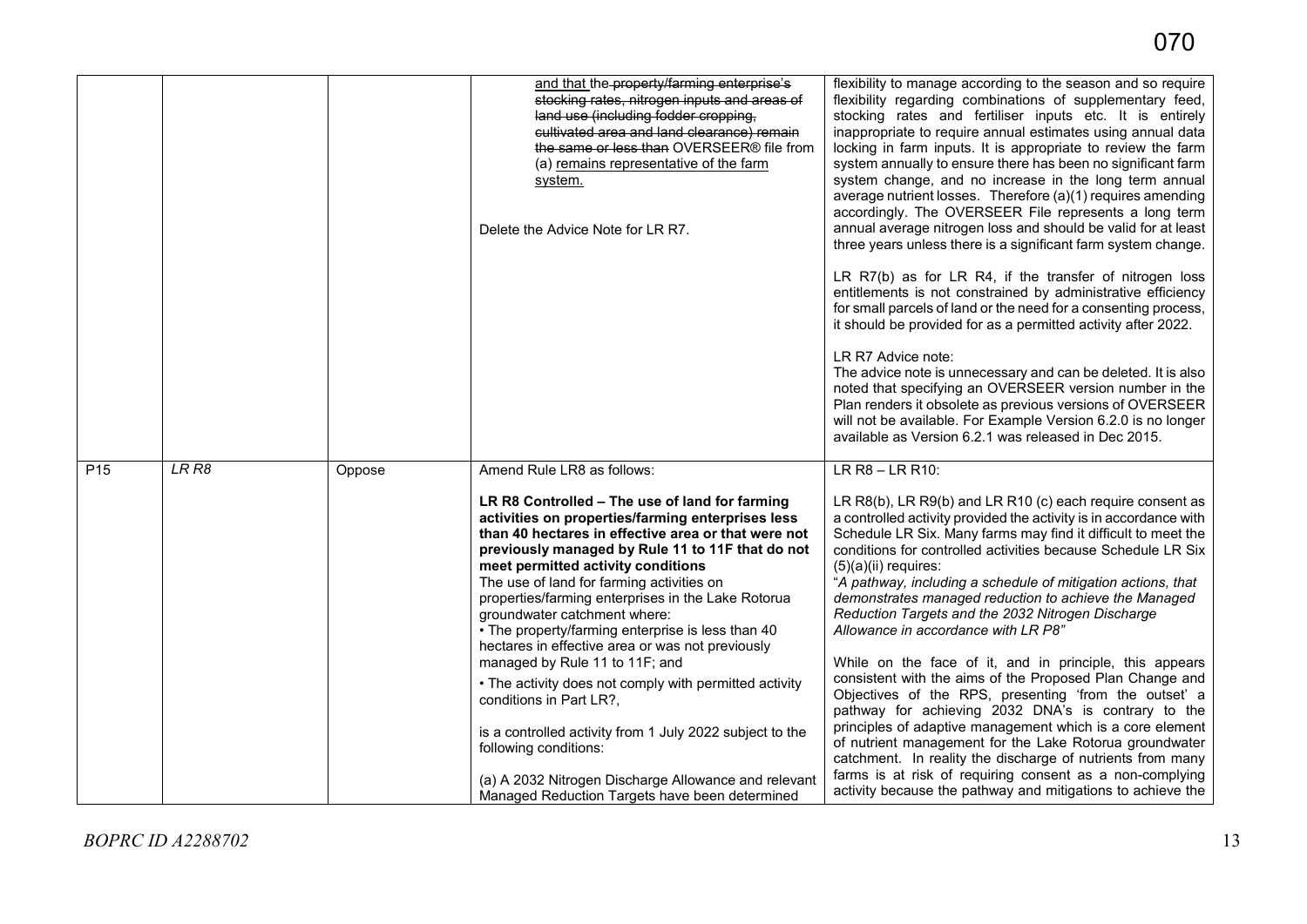|                          | for the land in accordance with Schedule LR One and<br>Policy LR P8; and                                                                                                                                                                                              | very challenging Managed Reductions and 2032 Nitrogen<br>Discharge Allowance are not likely to be available from the                                                                                                                                                                                           |
|--------------------------|-----------------------------------------------------------------------------------------------------------------------------------------------------------------------------------------------------------------------------------------------------------------------|----------------------------------------------------------------------------------------------------------------------------------------------------------------------------------------------------------------------------------------------------------------------------------------------------------------|
|                          | (b) A Nitrogen Management Plan has been prepared<br>for the property/farming enterprise by a suitably                                                                                                                                                                 | outset.                                                                                                                                                                                                                                                                                                        |
|                          | qualified and experienced person and that person has<br>certified that the Nitrogen Management Plan has been<br>prepared in accordance with Schedule LR Six.                                                                                                          | Numerous economic reviews have indicated that for dairy<br>farms where mitigation options are probably greater than for<br>drystock; " reducing leaching by 0-20% resulted in a neutral<br>impact on profit of 0 to +2%, whereas above a 20% reduction                                                         |
|                          | Bay of Plenty Regional Council reserves control<br>over the following:<br>(i) The approval of the 2032 Nitrogen Discharge<br>Allowance and Managed Reduction Targets for the<br>land subject to the application, set in accordance with                               | the impact on farm profit becomes increasingly negative".<br>Ref: Howarth, S., Journeaux, P., 2016. Review of Nitrogen<br>Mitigation Strategies for Dairy Farms - is the method of<br>analysis and results consistent across studies? In: Integrated<br>nutrient and water management for sustainable farming. |
|                          | Schedule LR One and Policy LR P8.<br>(ii) The submission of an annual OVERSEER® file,<br>prepared by a suitably qualified and experienced<br>person demonstrating implementation of the Nitrogen<br>Management Plan. implementation of the which is                   | (Eds<br>L.D.<br>Currie<br>and<br>R.Singh).<br>http://firc.massey.ac.nz/publications.html. Occasional Report<br>No. 29. Fertilizer and Lime Research Centre, Massey<br>University, Palmerston North, New Zealand                                                                                                |
|                          | consistent with the Nitrogen Nutrient Management<br>Plan.<br>(iii) The requirement for written landowner approval of<br>any proposed nitrogen loss mitigations to be<br>undertaken on their land.                                                                     | The Section 32 analysis addresses likely economic impacts<br>on-farm, and concludes (page 88) that: "For most farmers<br>there will be relatively low cost management actions<br>available in the first reduction period (2017 to 2022)." and                                                                  |
|                          | (iv) The form of information and documentation to<br>support the OVERSEER® file including data inputs<br>and protocols.<br>(v) Circumstances that may require a review of a<br>Nitrogen Management Plan or consent conditions                                         | "For all farmers per hectare income is likely to increase. The<br>biggest increases are for forestry and dairy support, mostly<br>as a result of pastoral farmers shifting to these sectors and<br>selling existing saleable assets such as Fonterra shares<br>and livestock " and                             |
|                          | including a change to property size, the sale or<br>disposal of land, permanent removal of Nitrogen<br>Discharge Allowance from the catchment, changes in                                                                                                             | "The increased profitability per hectare for dairy and sheep<br>and beef is relatively small" and                                                                                                                                                                                                              |
|                          | lease arrangements, significant farm system changes<br>and subdivision.<br>(vi) Implementation of the Nitrogen Management Plan,<br>including the mitigations and methodology to be used<br>to meet the Managed Reduction Targets and Nitrogen<br>Discharge Allowance. | "Land use changes will occur in the longer term. By 2032,<br>the existing dairy area may reduce by 43 percent, dairy<br>support remains the same, sheep and beef increases by<br>seven percent, sheep and dairy reduces by 64 percent<br>(Figure 26)."                                                         |
|                          | (vii) Self-monitoring, record keeping, information<br>provision and site access requirements to<br>demonstrate on-going compliance with the Nitrogen<br>Management Plan.                                                                                              | It is also noted that, in the Methodology for creating NDA's<br>(page 8) it is acknowledged that there are a number of<br>limitations in the development of the Reference files within<br>the allocation framework, for example: a number of<br>components which give rise to greatest variance in N loss      |
|                          | Applications for controlled activities under this rule do<br>not require the written approval of affected persons and<br>shall not be publicly notified except where the Regional                                                                                     | estimates, have been left out, (e.g. forage cropping or<br>irrigation). It is also noted the reference files represent an<br>"average".                                                                                                                                                                        |
| <b>BOPRC ID A2288702</b> |                                                                                                                                                                                                                                                                       | 14                                                                                                                                                                                                                                                                                                             |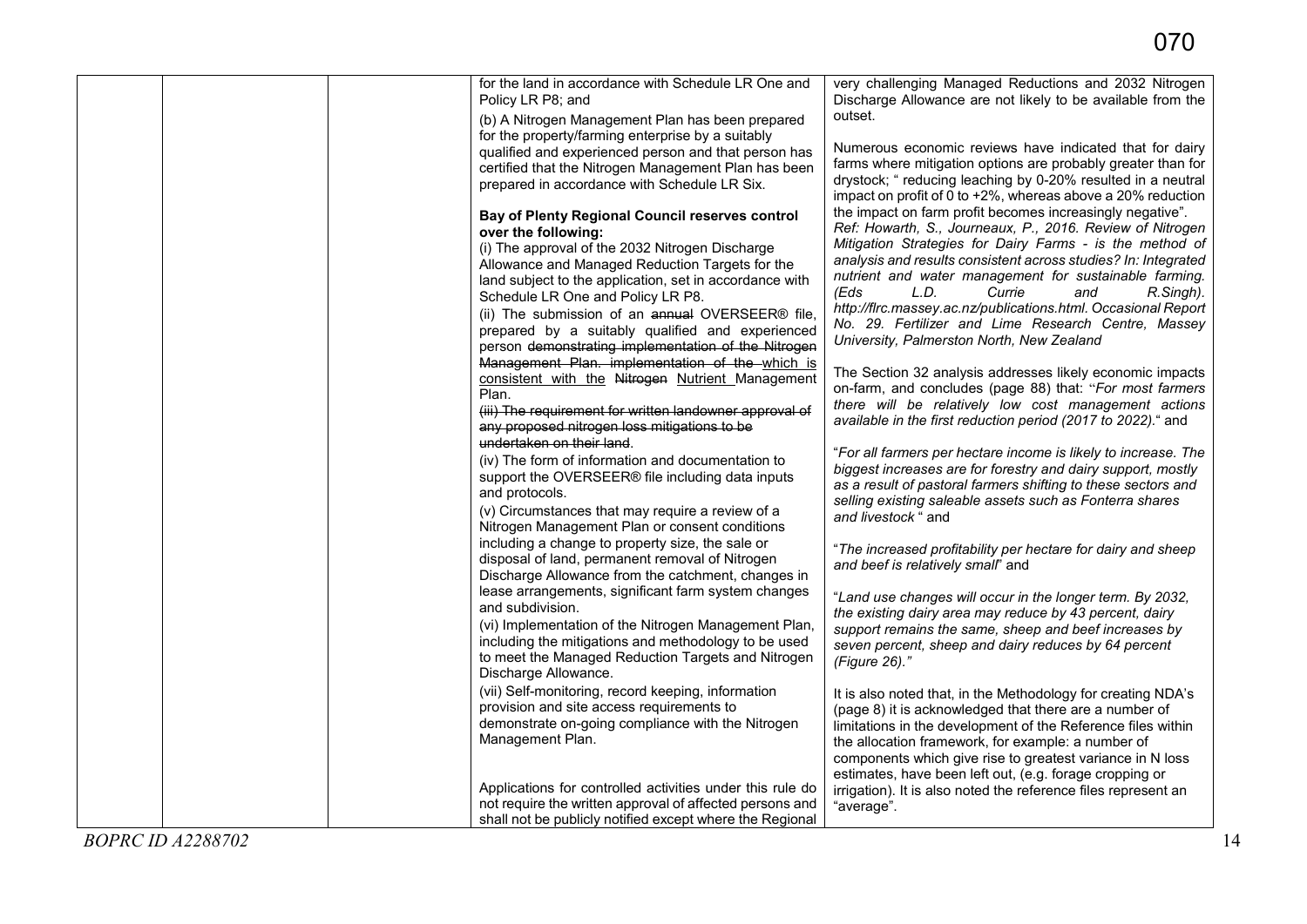|                 |                  |        | Council considers special circumstances exist in<br>accordance with Section 94C of the Resource<br>Management Act.                                                                                                                      | So, while it seems that gradual change in land use away<br>from livestock is anticipated to be a result of the Proposed<br>Plan Change, the current proposal is likely to result in<br>many, if not most livestock farms being non-complying from     |
|-----------------|------------------|--------|-----------------------------------------------------------------------------------------------------------------------------------------------------------------------------------------------------------------------------------------|-------------------------------------------------------------------------------------------------------------------------------------------------------------------------------------------------------------------------------------------------------|
|                 |                  |        |                                                                                                                                                                                                                                         | the outset, if they are unable to produce a viable pathway,<br>from the outset, to achieve the Managed Reduction Targets<br>and Nitrogen Discharge Allowances.                                                                                        |
| P <sub>16</sub> | LR <sub>R9</sub> | Oppose | Amend LR Rule R9 as follows:<br>LR R9 Controlled - From 1 July 2017, the use of<br>land for farming activities on properties/farming<br>enterprises that are 40 hectares or more in                                                     | It is not clear how the Proposed Plan Change will provide<br>for adaptive management principles and for gradual land<br>use change if during the first stage reduction period, non-<br>complying activity status applies from the outset.             |
|                 |                  |        | effective area<br>The use of land for farming activities on<br>properties/farming enterprises in the Lake Rotorua<br>groundwater catchment where:<br>• The property/farming enterprise is 40 hectares or<br>more in effective area, and | FANZ remains concerned that few farms are likely to be<br>able to demonstrate the pathway for the significant<br>reductions required by 2032, as required by Schedule LR<br>Six, and therefore required by Rules LR R8(b) LR R9(b)<br>and LR R 10(c). |
|                 |                  |        | • The activity does not comply with the permitted<br>activity conditions in Rule LR R7,                                                                                                                                                 | Whilst Managed Reduction Targets and Nitrogen Discharge<br>Allowances will need to be reviewed every 5 years, this                                                                                                                                    |
|                 |                  |        | is a controlled activity from 1 July 2017, subject to the<br>following conditions:<br>(a) A 2032 Nitrogen Discharge Allowance and relevant<br>Managed Reduction Targets have been determined                                            | should not necessarily require consents with a 5 year<br>duration. It could be achieved by way of reviewing the<br>relevant conditions of a 20 year consent.                                                                                          |
|                 |                  |        | for the land in accordance with Schedule LR One and<br>Policy LR P8; and                                                                                                                                                                | LR R8(ii), LR R9(ii) and LR R10(ii):<br>Submission of an Annual OVERSEER file is opposed as the                                                                                                                                                       |
|                 |                  |        | (b) A Nitrogen Management Plan has been prepared<br>for the property/farming enterprise by a suitably<br>qualified and experienced person and that person has<br>certified that the Nitrogen Management Plan has been                   | model is a long term annual average model and so the<br>OVERSEER nutrient budget should be valid for at least 3<br>years unless there is a significant farm system change.                                                                            |
|                 |                  |        | prepared in accordance with Schedule LR Six.                                                                                                                                                                                            | It is not known how submitting an electronic record<br>[OVERSEER File] can demonstrate "implementation" of                                                                                                                                            |
|                 |                  |        | <b>Bay of Plenty Regional Council reserves control</b><br>over the following:<br>(i) The approval of the 2032 Nitrogen Discharge<br>Allowance and Managed Reduction Targets for the                                                     | management [i.e. actions on the ground]. Implementation of<br>the nitrogen management plan, including mitigations is<br>covered under bullet (vi).                                                                                                    |
|                 |                  |        | land subject to the application, set in accordance with<br>Schedule LR One and Policy LR P8.                                                                                                                                            | Under Bullet (ii) the OVERSEER Nutrient Budget file should<br>be consistent with the Nutrient Management Plan.                                                                                                                                        |
|                 |                  |        | (ii) The submission of an annual OVERSEER® file,<br>prepared by a suitably qualified and experienced<br>person, implementation of the which is consistent with<br>the Nitrogen Nutrient Management Plan.                                | LR R8(iii), LR R9(iii) and LR R10(iii):<br>It is not understood why bullet (iii) is necessary. It is not good<br>practice to have such a requirement in a rule.                                                                                       |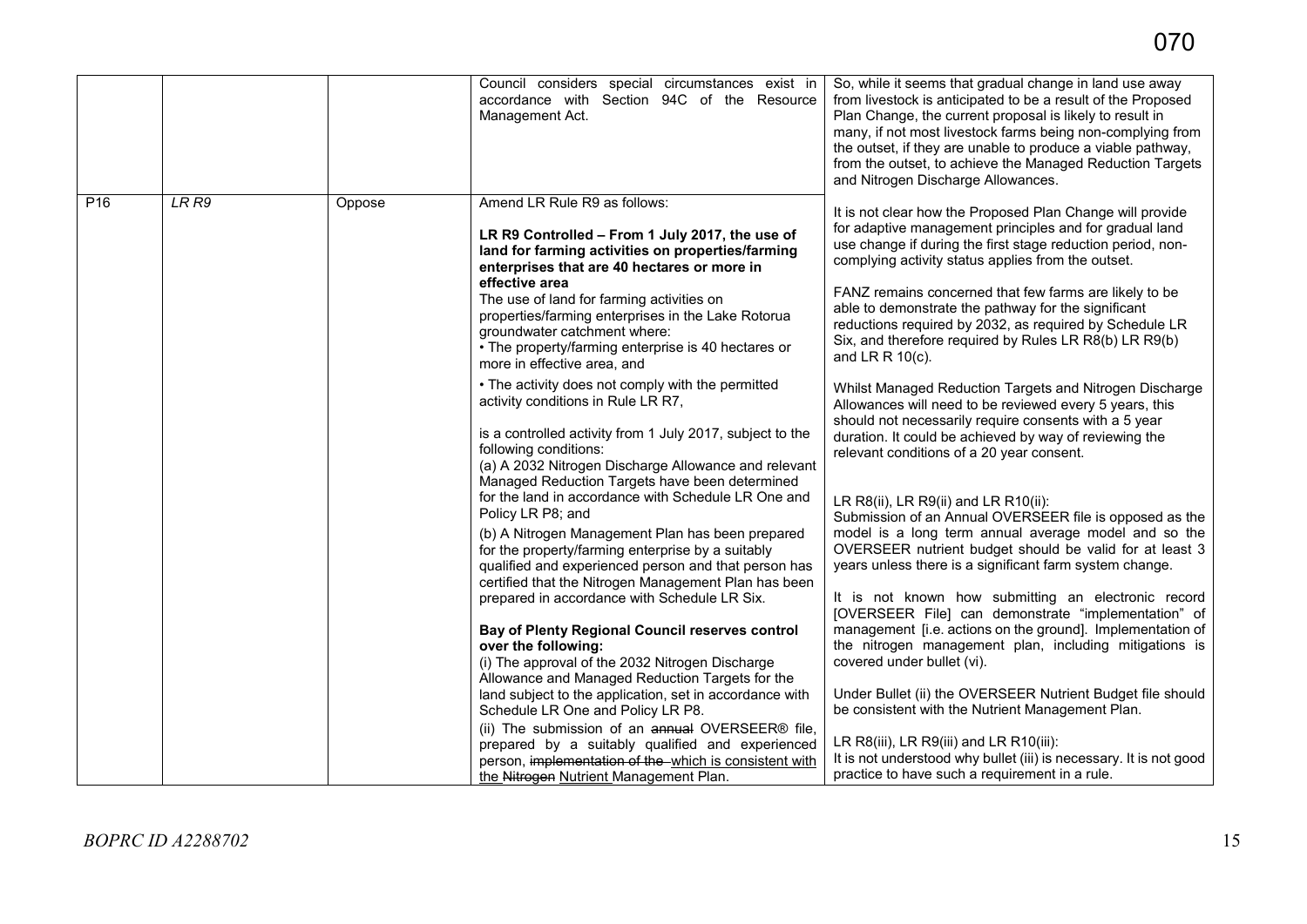|                                                     | (iii) The requirement for written landowner approval of                                                                                                                                                                                                                                                                                                                                                                                                                                                                                                                                                                                                                                                                                                                                                                                                                                                                                                                                                                                                                                                                                                                                                                                  | LR $R8(v)$ , LR $R9(v)$ and LR $R10(v)$ :                                                                                                                                                                                                                                                                                                                                                                                                                                                                                                 |
|-----------------------------------------------------|------------------------------------------------------------------------------------------------------------------------------------------------------------------------------------------------------------------------------------------------------------------------------------------------------------------------------------------------------------------------------------------------------------------------------------------------------------------------------------------------------------------------------------------------------------------------------------------------------------------------------------------------------------------------------------------------------------------------------------------------------------------------------------------------------------------------------------------------------------------------------------------------------------------------------------------------------------------------------------------------------------------------------------------------------------------------------------------------------------------------------------------------------------------------------------------------------------------------------------------|-------------------------------------------------------------------------------------------------------------------------------------------------------------------------------------------------------------------------------------------------------------------------------------------------------------------------------------------------------------------------------------------------------------------------------------------------------------------------------------------------------------------------------------------|
|                                                     | any proposed nitrogen loss mitigations to be<br>undertaken on their land.<br>(iv) The form of information and documentation to<br>support the OVERSEER® file, including data inputs<br>and protocols.<br>(v) Circumstances that may require a review of a<br>Nitrogen Management Plan or consent conditions<br>including a change to property size, the sale or<br>disposal of land, permanent removal of Nitrogen<br>Discharge Allowance from the catchment, changes in<br>lease arrangements, significant farm system changes<br>and subdivision.<br>(vi) Implementation of the Nitrogen Management Plan,<br>including the mitigations and methodology to be used<br>to meet the Managed Reduction Targets and Nitrogen<br>Discharge Allowance.<br>(vii) Self-monitoring, record keeping, information<br>provision and site access requirements to<br>demonstrate on-going compliance with the Nitrogen<br>Management Plan.<br>Applications for controlled activities under this rule do<br>not require the written approval of affected persons and<br>shall not be publicly notified except where the Regional<br>Council considers special circumstances exist in<br>accordance with Section 94C of the Resource<br>Management Act. | Significant farm system change' is referred to in each of the<br>above bullets and requires an explanation to provide clarity<br>for the farm user. Without a definition 'Significant farm<br>system change' could mean different things to different<br>people.<br>LR R10(iv):<br>The document 'Lake Rotorua Groundwater Catchment<br>Nitrogen Protocols' has not been referenced anywhere else<br>in the Proposed Plan Change. FANZ suggests including a<br>specific reference to this document or an explanation as an<br>advice note. |
| <b>LR R10</b><br>P <sub>17</sub><br>Support in part | Amend Rule LR10 as follows:<br>LR R10 Controlled - From 1 July 2022, the transfer<br>of nitrogen loss entitlements between<br>properties/farming enterprises<br>The transfer of nitrogen loss entitlements (Nitrogen<br>Discharge Allowance or Managed Reduction Offset)<br>between properties/farming enterprises in the Lake<br>Rotorua groundwater catchment that occurs after 1<br>July 2022 is a controlled activity subject to the<br>following conditions:<br>(a) Any transfer of a nitrogen loss entitlement<br>(Nitrogen Discharge Allowance or Managed Reduction<br>Offset) complies with Schedule LR Seven;                                                                                                                                                                                                                                                                                                                                                                                                                                                                                                                                                                                                                   |                                                                                                                                                                                                                                                                                                                                                                                                                                                                                                                                           |
| <b>BOPRC ID A2288702</b>                            | (b) A new 2032 Nitrogen Discharge Allowance and<br>new Managed Reduction Targets have been<br>determined for both the source and destination land in                                                                                                                                                                                                                                                                                                                                                                                                                                                                                                                                                                                                                                                                                                                                                                                                                                                                                                                                                                                                                                                                                     |                                                                                                                                                                                                                                                                                                                                                                                                                                                                                                                                           |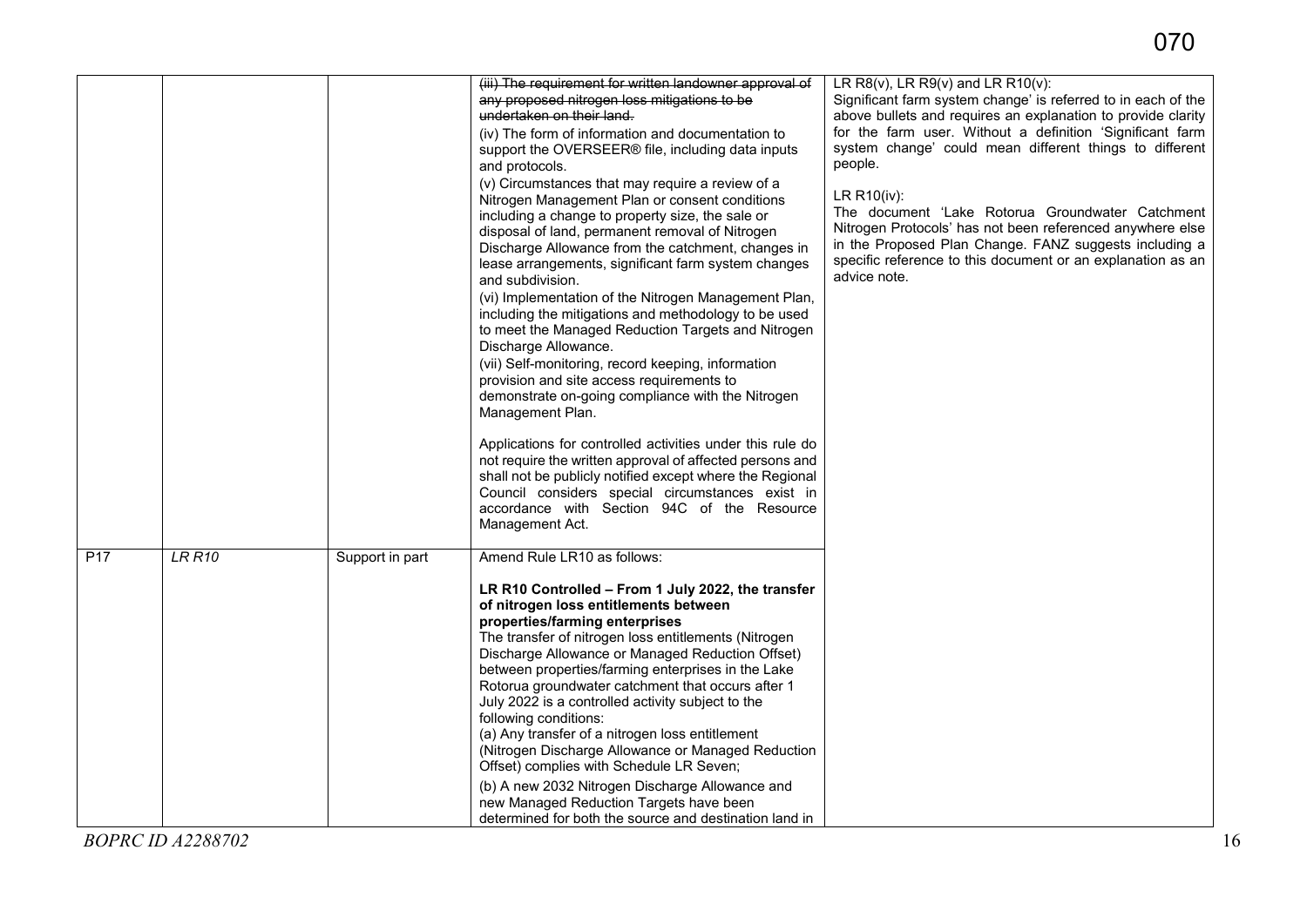|  | accordance with Schedule LR One and Policy LR P8;<br>and                                             |  |
|--|------------------------------------------------------------------------------------------------------|--|
|  | (c) A Nitrogen Management Plan has been prepared                                                     |  |
|  | for both the source and destination land by a suitably                                               |  |
|  | qualified and experienced person and that person has                                                 |  |
|  | certified that each Nitrogen Management Plan has                                                     |  |
|  | been prepared in accordance with Schedule LR Six.<br>Bay of Plenty Regional Council reserves control |  |
|  | over the following:                                                                                  |  |
|  | (i) The approval of the 2032 Nitrogen Discharge                                                      |  |
|  | Allowance and Managed Reduction Targets for the                                                      |  |
|  | land subject to the application, set in accordance with                                              |  |
|  | Schedule LR One and Policy LR P8.                                                                    |  |
|  | (ii) The submission of an annual OVERSEER® file,                                                     |  |
|  | prepared by a suitably qualified and experienced                                                     |  |
|  | person, implementation of the which is consistent with                                               |  |
|  | the Nitrogen Nutrient Management Plan.                                                               |  |
|  | (iii) The requirement for written landowner approval of                                              |  |
|  | any proposed nitrogen loss mitigations to be                                                         |  |
|  | undertaken on their land.                                                                            |  |
|  | (iv) The form of information and documentation to                                                    |  |
|  | support the OVERSEER® file. This includes data                                                       |  |
|  | inputs used for the OVERSEER® file and the                                                           |  |
|  | application of the Lake Rotorua Groundwater                                                          |  |
|  | Catchment Nitrogen Protocols published by the                                                        |  |
|  | Regional Council (available from the Council offices).                                               |  |
|  | (v) Circumstances that may require a review of a                                                     |  |
|  | Nitrogen Management Plan or consent conditions                                                       |  |
|  | including a change to property size, the sale or                                                     |  |
|  | disposal of land, changes in lease arrangements,                                                     |  |
|  | significant farm system changes and subdivision.                                                     |  |
|  | (vi) Implementation of the Nitrogen Management Plan,                                                 |  |
|  | including the mitigations and methodology to be used                                                 |  |
|  | to meet the Managed Reduction Targets and Nitrogen                                                   |  |
|  | Discharge Allowance.                                                                                 |  |
|  | (vii) Self-monitoring, record keeping, information                                                   |  |
|  | provision and site access requirements to<br>demonstrate on-going compliance with the Nitrogen       |  |
|  | Management Plan.                                                                                     |  |
|  |                                                                                                      |  |
|  | Applications for controlled activities under this rule do                                            |  |
|  | not require the written approval of affected persons                                                 |  |
|  | and shall not be publicly notified except where the                                                  |  |
|  | Regional Council considers special circumstances                                                     |  |
|  | exist in accordance with Section 94C of the Act.                                                     |  |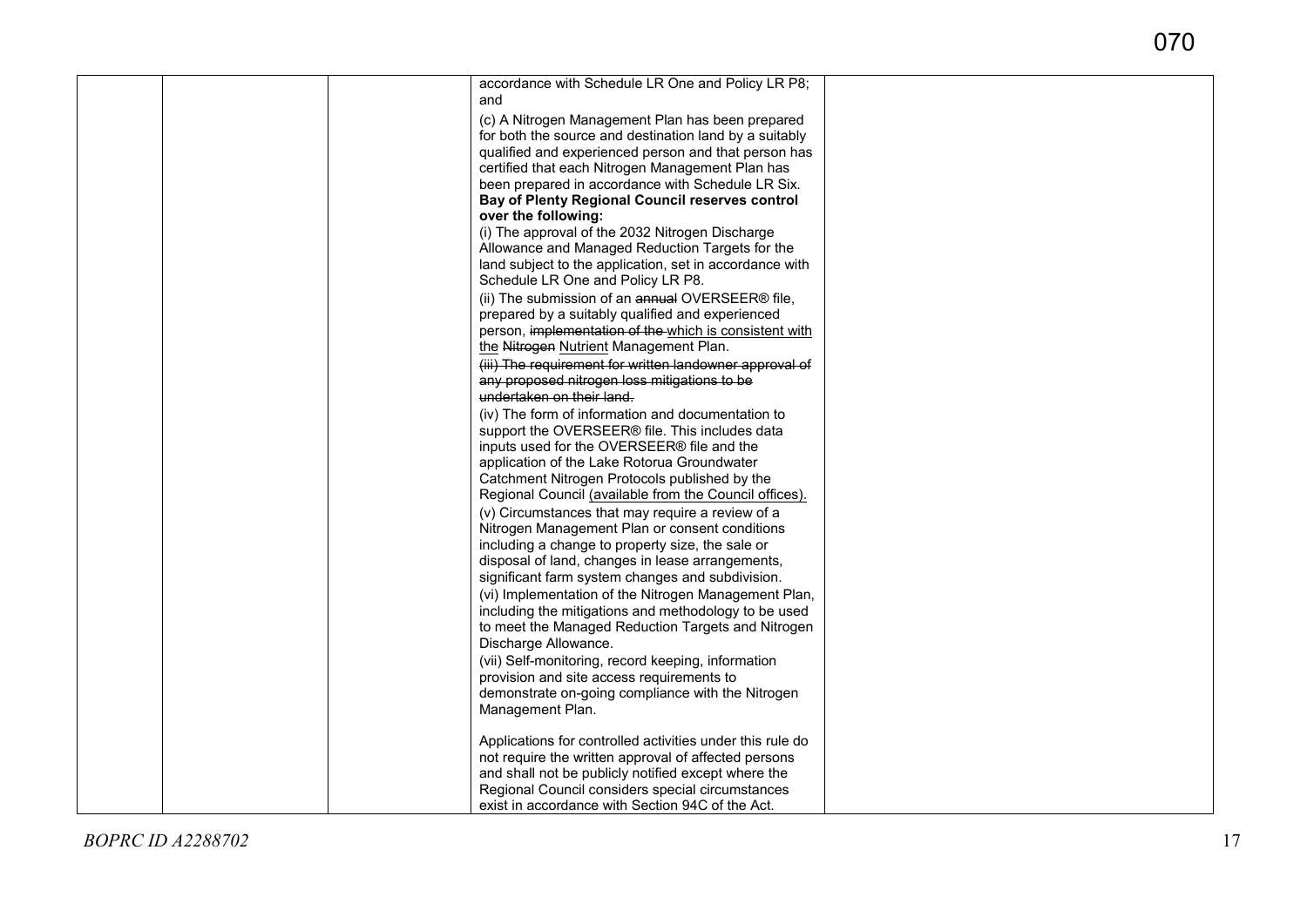|                 |               |                 | <b>Advice Note:</b><br>1 Transfer does not include the permanent removal of<br>Nitrogen Discharge Allowances from the catchment by<br>the Lake Rotorua Incentives Board or other<br>organisation.<br>2 Managed Reduction Offsets can be used to meet<br>2022 and 2027 Managed Reduction Targets.                                                                                                                   |                                                                                                                                                                                                                                                                                                                                                                                                                                                                                                                                                                                                                                                                                                                                                                                                                                                                                                                                                                                                                                                                                  |
|-----------------|---------------|-----------------|--------------------------------------------------------------------------------------------------------------------------------------------------------------------------------------------------------------------------------------------------------------------------------------------------------------------------------------------------------------------------------------------------------------------|----------------------------------------------------------------------------------------------------------------------------------------------------------------------------------------------------------------------------------------------------------------------------------------------------------------------------------------------------------------------------------------------------------------------------------------------------------------------------------------------------------------------------------------------------------------------------------------------------------------------------------------------------------------------------------------------------------------------------------------------------------------------------------------------------------------------------------------------------------------------------------------------------------------------------------------------------------------------------------------------------------------------------------------------------------------------------------|
| P18             | LRR11         | Support in part | The application of rule LR R11 would benefit from<br>guidance on how the Managed Reduction Targets and<br>Nitrogen Discharge Allowances should be derived, if<br>not following the principles in Schedule LR One.<br>Recognising an alternative to OVERSEER must be<br>authorised by Regional Council there would appear to<br>be no reason why the process provided by Schedule<br>LR One should not still apply. | Rule LR R11 still requires Nitrogen Management Plan,<br>Managed Reduction Targets and Nitrogen Discharge<br>Allowances, under LR P 8, however it remains unclear how<br>these are to be determined if not by OVERSEER or an<br>alternative model authorised by Regional Council.<br>Given alternative models to OVERSEER can be 'authorised<br>by Regional Council' it is not clear why the process in<br>Schedule LR One does not still apply.                                                                                                                                                                                                                                                                                                                                                                                                                                                                                                                                                                                                                                  |
| P <sub>19</sub> | <b>LR R12</b> | Oppose in part  | Amend Rule LR R12 to provide for Discretionary or<br>Restricted Discretionary consent during the transition<br>period 2017 to 2032, as many farms are unlikely to be<br>able to demonstrate a viable pathway to meeting the<br>2032 NDAs from the outset as required by Schedule LR<br>Six (5)(a)(ii) and so are unlikely to meet controlled<br>consent conditions.                                                | FANZ is very concerned that land use activities which cannot<br>comply with conditions for permitted or controlled activities<br>trip directly to non complying status. This is particularly<br>important with regard to interpretation of Schedule LR Six (5)<br>(a) (ii) which must be complied with to meet the controlled<br>activity conditions of Rules LR R8, LR R9, LR R10 and LR<br>R <sub>11</sub> .<br>If a significant number of farms/farming enterprises cannot<br>meet the Schedule LR Six (5) (a) (ii) conditions from the<br>outset, the consequence of non-complying activity status<br>could have very significant economic and social implications.<br>These have not been considered by the Section 32 report<br>because it assumes that:<br>"For most farmers there will be relatively low cost<br>management actions available in the first reduction period<br>(2017 to 2022)".<br>This may be true, but if they cannot at the same time show<br>a viable pathway to achieve the 2032 DNA the<br>requirements of Schedule LR Six (5)(a)(ii) are not met. |
| P19             | LRR13         | Support         | Retain subject to consideration of intent as discussed<br>under LR P9(h).                                                                                                                                                                                                                                                                                                                                          | Rule LR R13 reflects the provisions of the RMA, and is<br>supported subject to consideration of intent as discussed<br>under LR P9(h).                                                                                                                                                                                                                                                                                                                                                                                                                                                                                                                                                                                                                                                                                                                                                                                                                                                                                                                                           |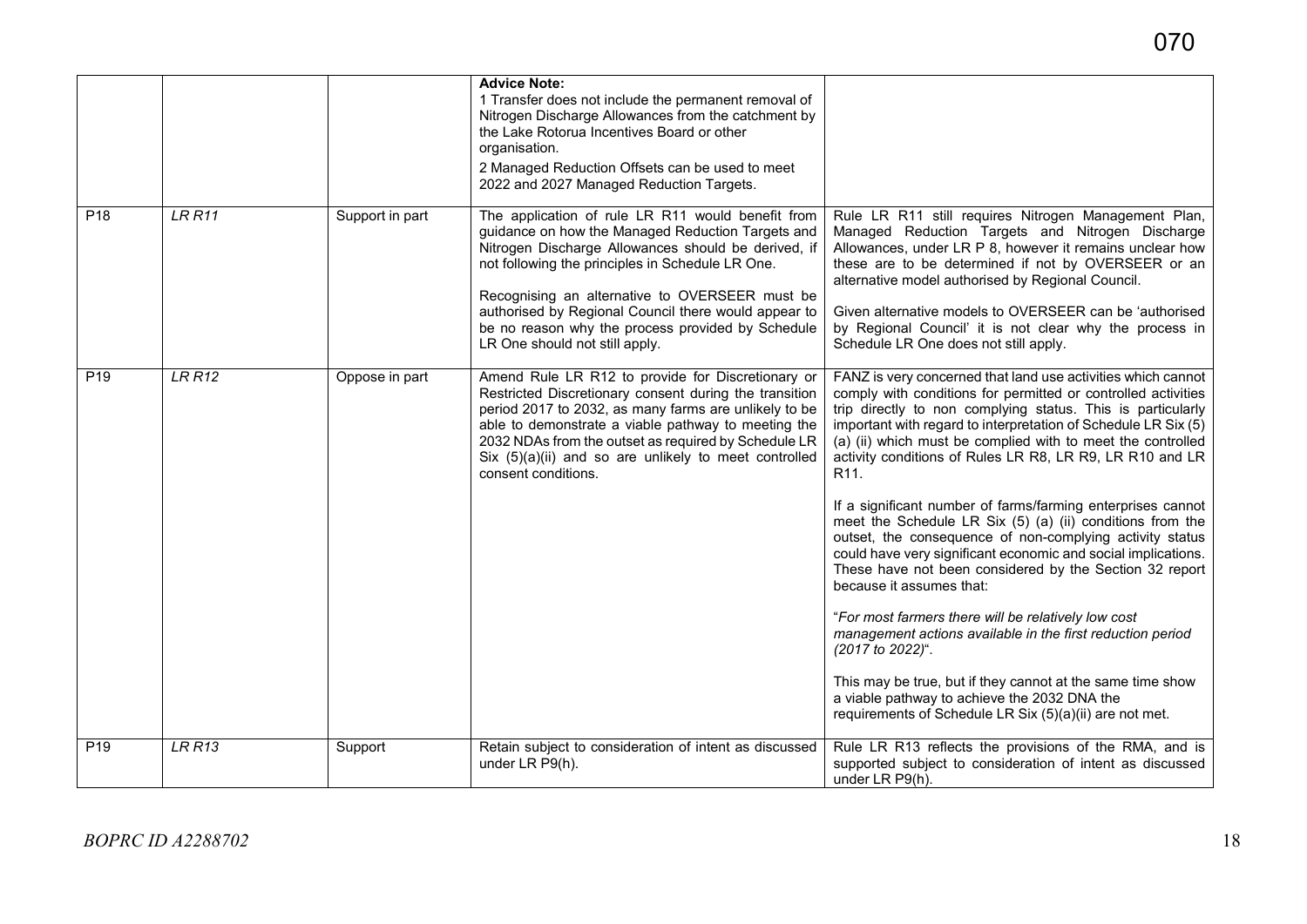| P <sub>20</sub> | <b>Definitions</b><br>New<br><b>Definitions</b><br>required         | Support        | Include definitions for the following terms:<br>Low intensity land use activity<br>Significant Farm System Change.<br>Include the following definition:<br>Start Points: The nitrogen loss benchmark for a<br>property as a sum of all block nitrogen loss benchmarks<br>developed in accordance with Schedule LR One.                                                                                                                                 | FANZ considers that clarification is required of a number of<br>terms used throughout the Proposed Plan Change.                                                                                                                                                                                                                                                                                                                                   |
|-----------------|---------------------------------------------------------------------|----------------|--------------------------------------------------------------------------------------------------------------------------------------------------------------------------------------------------------------------------------------------------------------------------------------------------------------------------------------------------------------------------------------------------------------------------------------------------------|---------------------------------------------------------------------------------------------------------------------------------------------------------------------------------------------------------------------------------------------------------------------------------------------------------------------------------------------------------------------------------------------------------------------------------------------------|
| P20             | Definition - Block                                                  | Oppose in part | Replace with the following definition:<br>The sum of areas of the property/farming enterprise<br>that are managed the same (e.g., irrigated, cropped,<br>effluent applied) and have the same bio-physical<br>attributes (e.g. soil type, topography).                                                                                                                                                                                                  | FANZ support consistency of terminology around the country<br>where possible and therefore seek that 'Block' be defined as<br>per the 'Technical Description of Overseer for Regional<br>Councils'.                                                                                                                                                                                                                                               |
| P20             | Definition - Managed<br><b>Reduction Target</b>                     | Oppose in part | Amend definition to be consistent with the definition<br>given in Schedule LR One:<br>Managed Reduction Targets are the nitrogen<br>reductions required in each five-year timeframe which<br>in total equal the difference between the Start Point and<br>Nitrogen Discharge Allowance. They are calculated as<br>a percentage of the total reduction required and will be<br>expressed as percentages in relation to the relevant<br>reference files. | FANZ seeks consistency of terms and definitions for clarity.                                                                                                                                                                                                                                                                                                                                                                                      |
| P 20            | Definition<br>Nitrogen<br>$\overline{\phantom{a}}$<br><b>Budget</b> | Oppose         | For consistency with Schedule LR Six, amend as<br>follows:<br>An estimate of the total nitrogen balance for a particular<br>property/farming enterprise, taking into account all the<br>nitrogen inputs and all the outputs. Nitrogen budgets<br>must be prepared using the OVERSEER® Nutrient<br>Budget model (or an alternative model authorised by<br>the Regional Council)                                                                         | FANZ seeks that the definition is amended to clarify that a<br>Nitrogen Budget is typically produced by OVERSEER<br>Nutrient Budgets and or alternatively approved by Regional<br>Council, as specified in Schedule LR Six.<br>FANZ considers that the current definition is very vague and<br>could be met, for example, by a rudimentary estimate of crop<br>nutrient removal and fertiliser inputs alone, assessed by<br>many different means. |
| P <sub>21</sub> | Nitrogen<br>Discharge<br>Allowance                                  | Oppose         | Delete and replace with definition in Schedule LR One:<br>A property/farming enterprise's Nitrogen Discharge<br>Allowance equals the sum of the allowable nitrogen<br>losses, post 2032 for all of the blocks within the<br>property/farming<br>enterprise<br>(drystock,<br>dairy,<br>bush/scrub, plantation forestry and house block).                                                                                                                | FANZ seeks consistency of terms and definitions for clarity.<br>The proposed definition could be interpreted as saying two<br>different things:<br>NDA is a max annual nitrogen loss per farm or;<br>That NDA is max nitrogen loss per block.                                                                                                                                                                                                     |

070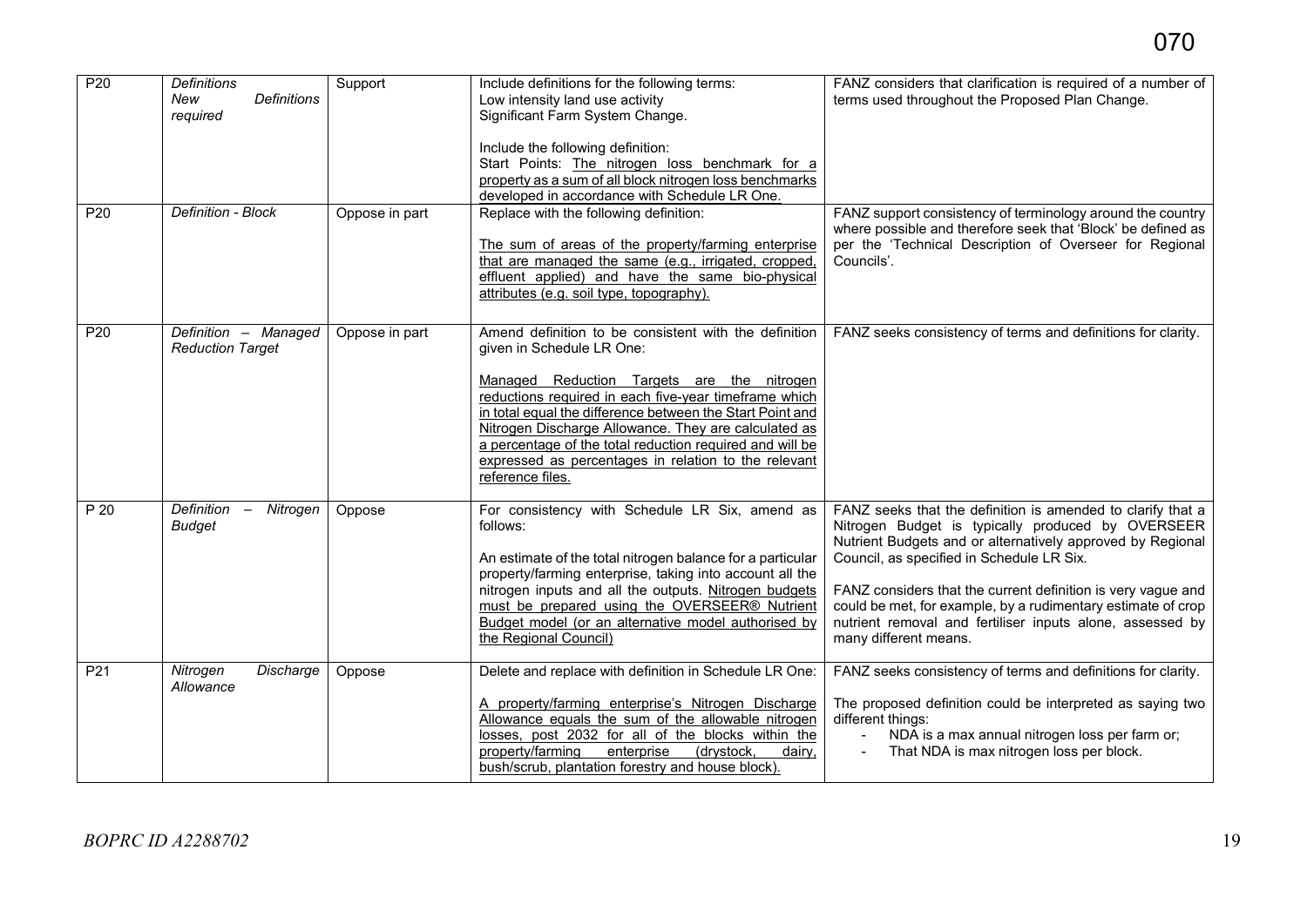| P <sub>21</sub> | Overseer File                                               | Oppose         | Replace definition with the following:                                                                                                                                                                                                                                                                                                                                                                                                                                                                                                | The current definition is the same as 'Nitrogen Budget'.                                                                                                                                                                                                                                                                                                                                                                                   |
|-----------------|-------------------------------------------------------------|----------------|---------------------------------------------------------------------------------------------------------------------------------------------------------------------------------------------------------------------------------------------------------------------------------------------------------------------------------------------------------------------------------------------------------------------------------------------------------------------------------------------------------------------------------------|--------------------------------------------------------------------------------------------------------------------------------------------------------------------------------------------------------------------------------------------------------------------------------------------------------------------------------------------------------------------------------------------------------------------------------------------|
|                 |                                                             |                | An Overseer File represents the record of farm system<br>data which is used to execute the OVERSEER Nutrient<br>Budgets model for a single analysis of the farm and its<br>management system                                                                                                                                                                                                                                                                                                                                          | In the current wording of the definition, 'total nitrogen<br>balance' would be calculated using 'nitrogen inputs and<br>outputs' so it seems superfluous to mention the latter term.<br>The suggested definition is adapted from the Overseer Quick<br>Start Guide August 2014.                                                                                                                                                            |
| P <sub>21</sub> | <b>Reference Files</b>                                      | Oppose in part | Replace definition with the following:<br>Reference files are Overseer files that have been<br>created for hypothetical dairy and drystock properties<br>that have geophysical characteristics that are<br>representative of the catchment (soil, slope, and<br>rainfall), and which are used to represent the permitted<br>activity nitrogen loss for the sector for the average<br>properties at 2032.                                                                                                                              | As previously discussed, FANZ supports consistency of<br>terminology around the country where possible. The<br>suggested definition is adapted from that found on the<br>Rotorua Lakes website and description in Schedule LR R5<br>(use of reference files), and footnote 2 in "Methodology for<br>creation of NDA reference files and stocking rate table".                                                                              |
| P 21            | Definitions:<br>Suitably qualified and<br>experience person | Oppose in part | Replace the first bullet point with the following:<br>Certified Nutrient Management Adviser, certified under<br>the Nutrient Management Adviser Certification<br>Programme Itd and<br>Delete reference to intermediate and advanced<br>Sustainable Nutrient Management Course in bullet<br>point two.<br>(In the event Certification by CNMA Programme is not<br>accepted, the Advanced Sustainable Nutrient<br>Management Course qualification and at least 5 years<br>related work experience remains an absolute bare<br>minimum.) | FANZ seeks that the first bullet point is deleted as procedures<br>should be specified in the rules and methods (procedural<br>protocols do not make a person qualified and suitably<br>experienced).<br>FANZ seeks that reference to intermediate and advanced<br>sustainable Nutrient Management Course is deleted. Even<br>though they are a necessary prerequisite, they are a<br>component of Certification under the CNMA programme. |
| P22             | Table LR 5                                                  | Oppose in part | Insert brackets as shown below:<br>Derived Benchmark. (Function of 2002-03 land use and<br>2001-04 sector average unless evidence of substantial<br>change).<br>Provide guidance on what constitutes 'substantial<br>change'.                                                                                                                                                                                                                                                                                                         | FANZ suggests inserting brackets before 'Function' and after<br>'change' to indicate that the phrase is a definition/explanation<br>of Derived Benchmark.                                                                                                                                                                                                                                                                                  |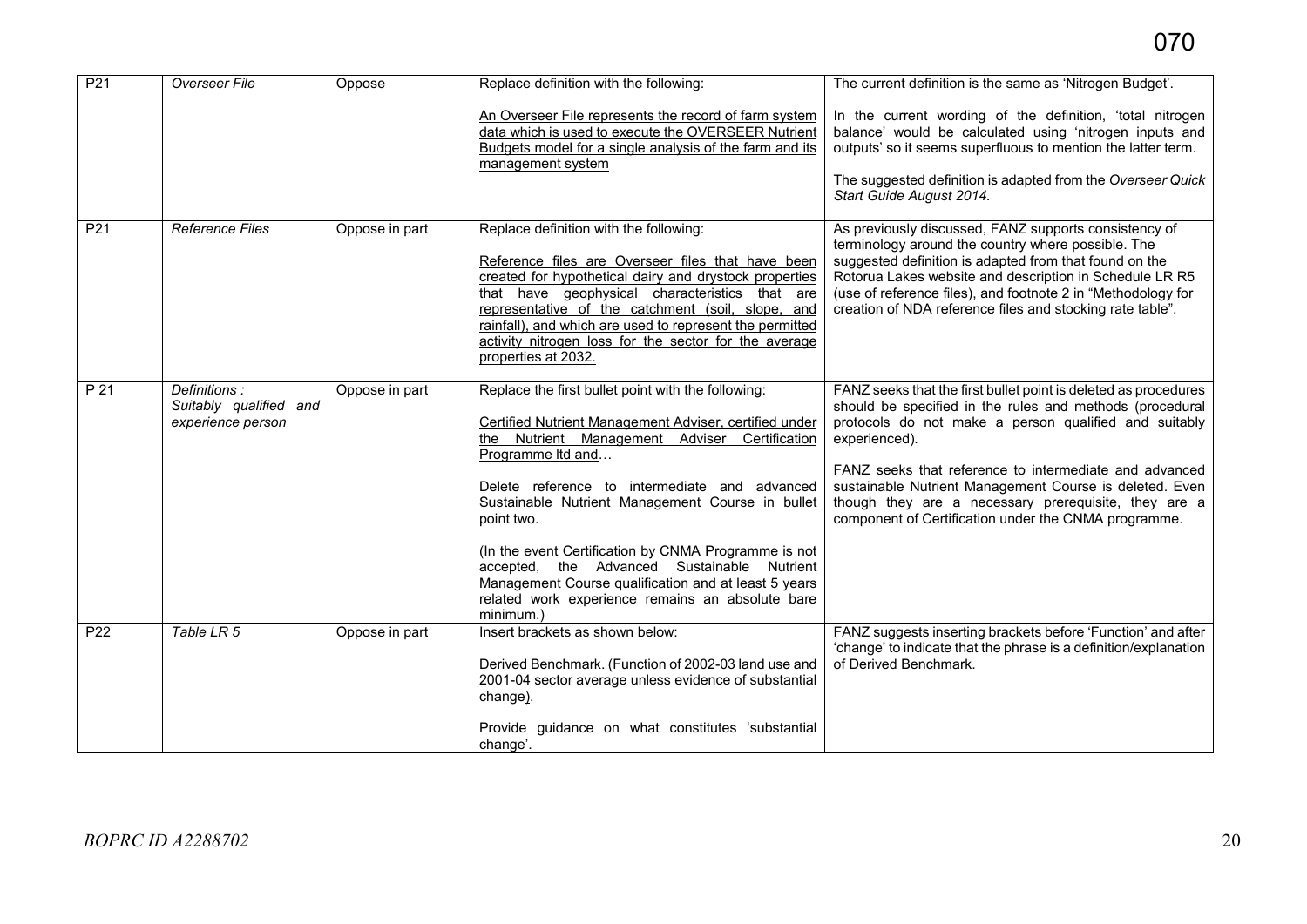|     |                        |                 | Include a clear process for arriving at Derived                                                                                                                                                                                            | FANZ seeks that the process for arriving at 'Derived                                                                                                                                                                                                                                                                                                                                                                                                                                                                                                                       |
|-----|------------------------|-----------------|--------------------------------------------------------------------------------------------------------------------------------------------------------------------------------------------------------------------------------------------|----------------------------------------------------------------------------------------------------------------------------------------------------------------------------------------------------------------------------------------------------------------------------------------------------------------------------------------------------------------------------------------------------------------------------------------------------------------------------------------------------------------------------------------------------------------------------|
| P22 | <b>Schedule LR One</b> | Support in part | Benchmarks.                                                                                                                                                                                                                                | Benchmarks' should be more clearly represented.                                                                                                                                                                                                                                                                                                                                                                                                                                                                                                                            |
|     |                        |                 | The Rule 11 Benchmark should be recalculated, using<br>the Rule 11 benchmark land use and the current<br>version of OVERSEER in order to generate the<br>Nitrogen Discharge Allowance and Managed<br>Reduction Targets in Schedule LR One. | For properties not benchmarked under Rule 11, Table LR 5<br>provides annual average nitrogen loss benchmarks.<br>Therefore it is assumed properties outside Rule 11 may not<br>have annual average nitrogen loss benchmark values. Any<br>nitrogen loss limit developed at the time of notification should<br>be based on annual average nitrogen loss. The process for<br>developing 2017 Nitrogen Management Starting Point,<br>Managed Nitrogen Reduction Targets and Nitrogen<br>Discharge Allowances is provided for in Schedule LR One,<br>as a 'Derived Benchmark'. |
|     |                        |                 |                                                                                                                                                                                                                                            | However it still remains unclear how the 'Derived Benchmark'<br>is generated as Table LR 5 simply says, "Function of 2002-<br>03 land use and 2001-04 sector average unless there is<br>evidence of substantial change". The process for estimating<br>and then combining the 2002-03 land use and 2001-04<br>sector average should be referenced and explained as<br>should the process for arriving at a 'Derived Benchmark' if<br>there has been evidence of substantial change.                                                                                        |
|     |                        |                 |                                                                                                                                                                                                                                            | Calculating the Start Point: (Actual Benchmark)<br>The rules and provisions in the Proposed Plan Change are<br>not clear that the Rule 11 Benchmark should be recalculated,<br>using the Rule 11 benchmark land use and the current<br>version of OVERSEER in order to generate the Nitrogen<br>Discharge Allowance and Managed Reduction Targets in<br>Schedule LR One. This should be made clear in the rules<br>and/or in Schedule LR One.                                                                                                                              |
|     |                        |                 |                                                                                                                                                                                                                                            | If this is not a requirement then significant questions must be<br>raised about the approach where targets are set based on<br>the benchmarked farm system modelled with one very<br>different version of OVERSEER and compliance set with<br>another much later version of OVERSEER.                                                                                                                                                                                                                                                                                      |
|     |                        |                 |                                                                                                                                                                                                                                            | At present its meaning is inferred only (in Schedule LR One<br>and Schedule LR Five), that it is the benchmark nitrogen loss<br>for the farm system based on Rule 11 Benchmark land use,<br>recalibrated using the current version of OVERSEER, to<br>provide an 2017 N loss Start Point.                                                                                                                                                                                                                                                                                  |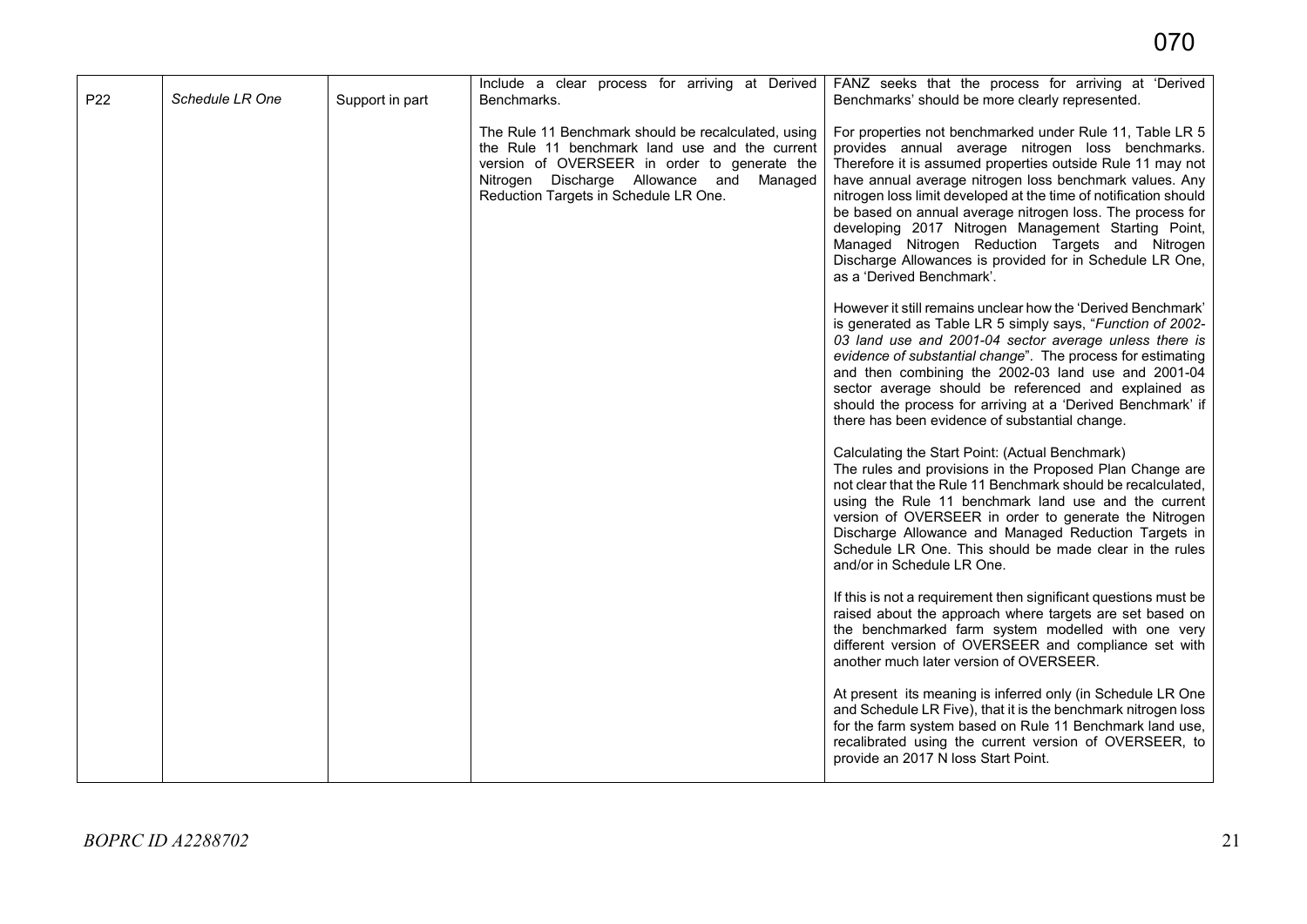| P <sub>25</sub> | Schedule LR Two         | Support in part | Amend Schedule LR Two to provide the nitrogen loss<br>value which provides for permitted activity land use<br>under Rule LR R4, and make it clear the Stocking Rate<br>limits are default representations of the nitrogen loss<br>value for permitted activity on farms/ farming<br>enterprises between 5 and 10 hectares in effective<br>area.<br>Make it clear they are introduced for efficiencies in<br>administration and capability to manage small<br>properties, where detailed modelling of farm system<br>losses is not warranted.<br>Amend the title of Schedule LR Two to make it clear the<br>stocking rates are a Default nitrogen loss<br>representation. | FANZ is opposed to input limits based on stocking rates, but<br>recognises the benefits of using a simple look up- table as a<br>surrogate for N loss outputs for application of permitted<br>activity for low intensity properties of less than 10 Ha, as a<br>pragmatic solution to free up resources and technical<br>capability to address more intensive farm system output<br>assessments. The stocking rate should be a default option<br>for the specified nitrogen loss value for low intensity land use<br>activities. |
|-----------------|-------------------------|-----------------|--------------------------------------------------------------------------------------------------------------------------------------------------------------------------------------------------------------------------------------------------------------------------------------------------------------------------------------------------------------------------------------------------------------------------------------------------------------------------------------------------------------------------------------------------------------------------------------------------------------------------------------------------------------------------|----------------------------------------------------------------------------------------------------------------------------------------------------------------------------------------------------------------------------------------------------------------------------------------------------------------------------------------------------------------------------------------------------------------------------------------------------------------------------------------------------------------------------------|
| P 26            | Schedule LR R Three     | Support         | Retain a clear format for information requirements to be<br>collected to manage nutrient losses effectively.                                                                                                                                                                                                                                                                                                                                                                                                                                                                                                                                                             | Although FANZ is opposed to using the information and<br>records proposed in Schedule 3 to impose input limits, it is<br>recognised that good information is also needed to provide<br>for effective output based nutrient management plans and for<br>the generation of OVERSEER files.                                                                                                                                                                                                                                         |
| P 29            | <b>Schedule LR Five</b> | Oppose in part  | Remove reference to specific OVERSEER versions.<br>Delete the requirement for "annual" OVERSEER<br>nutrient budget files to be submitted as part of a<br>consent or permitted activity conditions. Nutrient<br>Budgets should be valid for three years at least, unless<br>there is a significant farm system change.                                                                                                                                                                                                                                                                                                                                                    | As discussed in General Submission Points Section,<br>OVERSEER version 6.2.0 has already been superseded by<br>version 6.2.1 yet 6.2.0 is specifically referenced by the Plan<br>Change. It would seem beneficial for OVERSEER<br>calculations to sit outside the Plan, within a reference<br>document.                                                                                                                                                                                                                          |
|                 |                         |                 |                                                                                                                                                                                                                                                                                                                                                                                                                                                                                                                                                                                                                                                                          | The use of annual nutrient budgets from OVERSEER is<br>opposed. As a long term annual average model, nutrient<br>budgets should last for three years at least, unless there is a<br>significant farm system change.                                                                                                                                                                                                                                                                                                              |
| P 32-33         | Schedule LR Six         | Oppose in part  | Reword the first paragraphs of Schedule LR Six as per<br>below:<br>"A Nutrient nitrogen Management Plan shall be<br>prepared in accordance with A or B below by a suitably<br>qualified and experienced person.                                                                                                                                                                                                                                                                                                                                                                                                                                                          | As per General Submission Points, FANZ supports the use<br>of the term, 'Nutrient Management Plan' rather than 'Nitrogen<br>Management Plan'. Nationwide consistency of terms is<br>promoted by FANZ.                                                                                                                                                                                                                                                                                                                            |
|                 |                         |                 | The Nitrogen Nutrient Management Plan shall take into<br>account all sources of nitrogen associated with the<br>farming activity and identify all relevant nitrogen<br>management practices and mitigation measures. "                                                                                                                                                                                                                                                                                                                                                                                                                                                   | FANZ seeks a number of amendments to Schedule LR6 as<br>follows:<br>• Include a definition of 'Significant farm system change' to<br>aide understanding of the requirements and implications<br>of Schedule LR6.                                                                                                                                                                                                                                                                                                                 |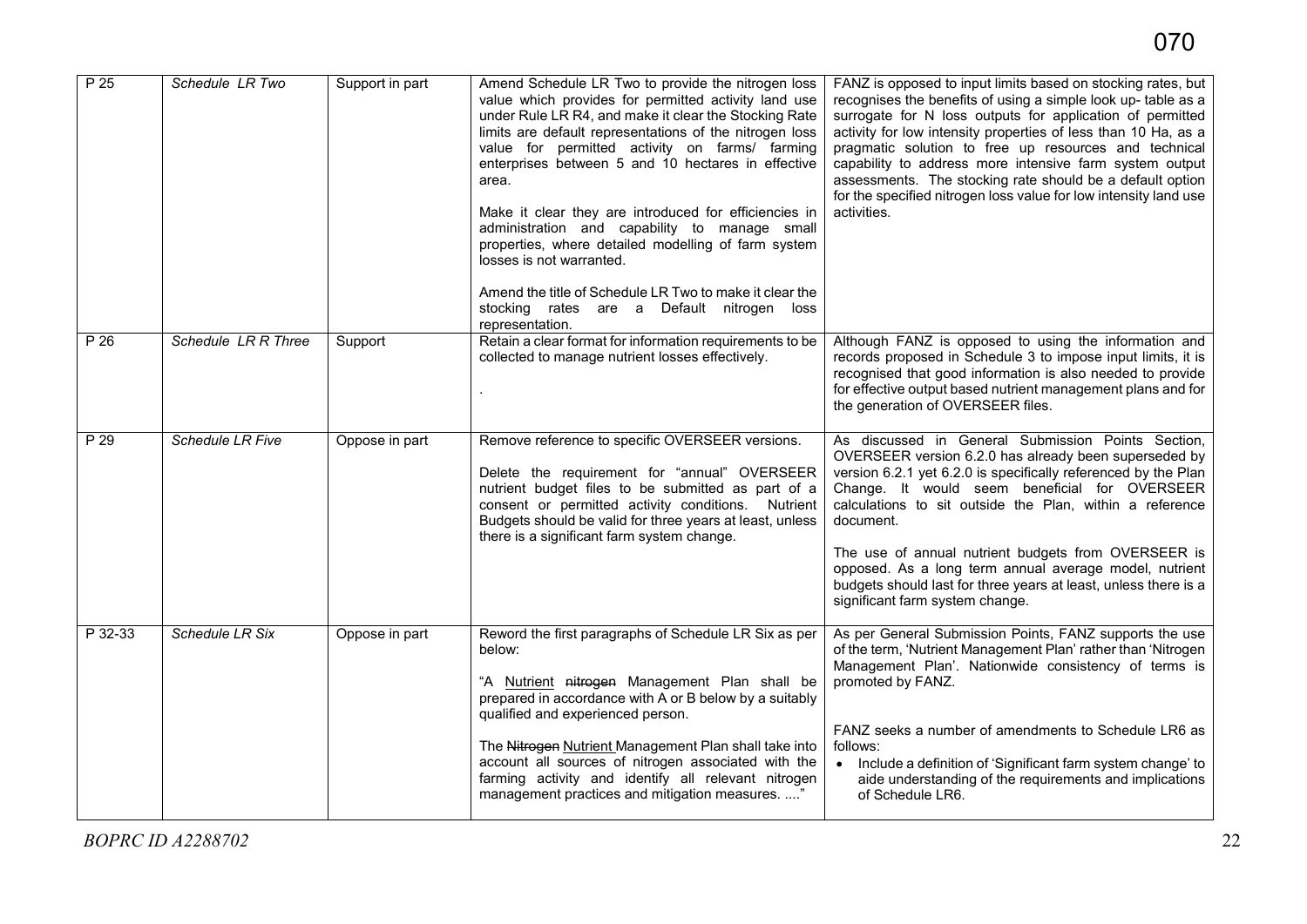|      |                   |                | The Nutrient Management Pplan requirements will<br>apply to:<br>1. A Nutrient Management Pplan prepared for an<br>individual property or farm enterprise; or<br>2. A Nutrient Management Pplan prepared for an<br>individual property which is part of a farming<br>enterprise or a collective of pastoral<br>properties.<br>A. Nitrogen<br><b>Nutrient</b> Management<br>Plans<br>prepared for an individual property or a<br>farming enterprise as part of an industry<br>environment<br>management<br>programme<br>approved by the Bay of Plenty Regional<br>Council.<br>B. Nutrient Management Plans prepared for an<br>individual property or a farming enterprise that<br>are not derived from an industry environment<br>management programme.<br>Nitrogen Nutrient Management Plans will contain as a<br>minimum:<br>5 (a) (ii) A pathway, including a schedule of mitigation<br>actions, that demonstrates managed reduction to<br>achieve the next nitrogen loss target of the Managed<br>Reduction Targets and or the 2032 Nitrogen<br>Discharge Allowance in accordance with LR P8<br>Amend Schedule LR Six (7) to provide a definition or<br>guidance for 'Significant farm system change'. | • Make it clear that the pathway to achieving nitrogen<br>loss targets should be presented sequentially i.e. during<br>each stage.<br>Rules RLR8 - LR R10 and Schedule LR Six (5)(a)(ii)<br>require, from the outset, a pathway to meet the Managed<br>Reduction Targets and 2032 Nitrogen Discharge<br>Allowances.<br>If farms cannot provide this pathway from the outset, they<br>will not be able to meet the controlled activity conditions<br>and become non-complying. FANZ is concerned that few<br>farms will be able to provide from the outset an<br>economically viable pathway for mitigations to meet all<br>the Managed Reduction Targets and 2032 Nitrogen<br>Reduction Targets, and so is concerned that most farms<br>will immediately be non-complying. This could have<br>serious economic and social implications.<br>Provision should be made for step wise progress towards<br>these targets, under the principles of adaptive<br>management. |
|------|-------------------|----------------|----------------------------------------------------------------------------------------------------------------------------------------------------------------------------------------------------------------------------------------------------------------------------------------------------------------------------------------------------------------------------------------------------------------------------------------------------------------------------------------------------------------------------------------------------------------------------------------------------------------------------------------------------------------------------------------------------------------------------------------------------------------------------------------------------------------------------------------------------------------------------------------------------------------------------------------------------------------------------------------------------------------------------------------------------------------------------------------------------------------------------------------------------------------------------------------------------------|----------------------------------------------------------------------------------------------------------------------------------------------------------------------------------------------------------------------------------------------------------------------------------------------------------------------------------------------------------------------------------------------------------------------------------------------------------------------------------------------------------------------------------------------------------------------------------------------------------------------------------------------------------------------------------------------------------------------------------------------------------------------------------------------------------------------------------------------------------------------------------------------------------------------------------------------------------------------|
| P 33 | Schedule LR Seven | Oppose in part | Include an explanation of the phrase 'Evidence will be<br>required of the legal basis' [for Nitrogen Discharge<br>Allowance Transfer].<br>Make provision for permanent offsetting to support<br>meeting the Nitrogen Discharge Allowance.                                                                                                                                                                                                                                                                                                                                                                                                                                                                                                                                                                                                                                                                                                                                                                                                                                                                                                                                                                | Explanation of the phrase 'Evidence will be required of the<br>legal basis of managed Nitrogen Discharge Allowance<br>transfer' is required. It is not clear what this means and how<br>such information shall be provided.<br>Under 'Transfer of Managed Reduction Offsets" the transfer<br>of Managed Reduction Offsets can be used to meet a<br>Managed Reduction Target, but are limited to 5 years and<br>therefore cannot be used to meet the Nitrogen Discharge<br>Allowance.                                                                                                                                                                                                                                                                                                                                                                                                                                                                                 |